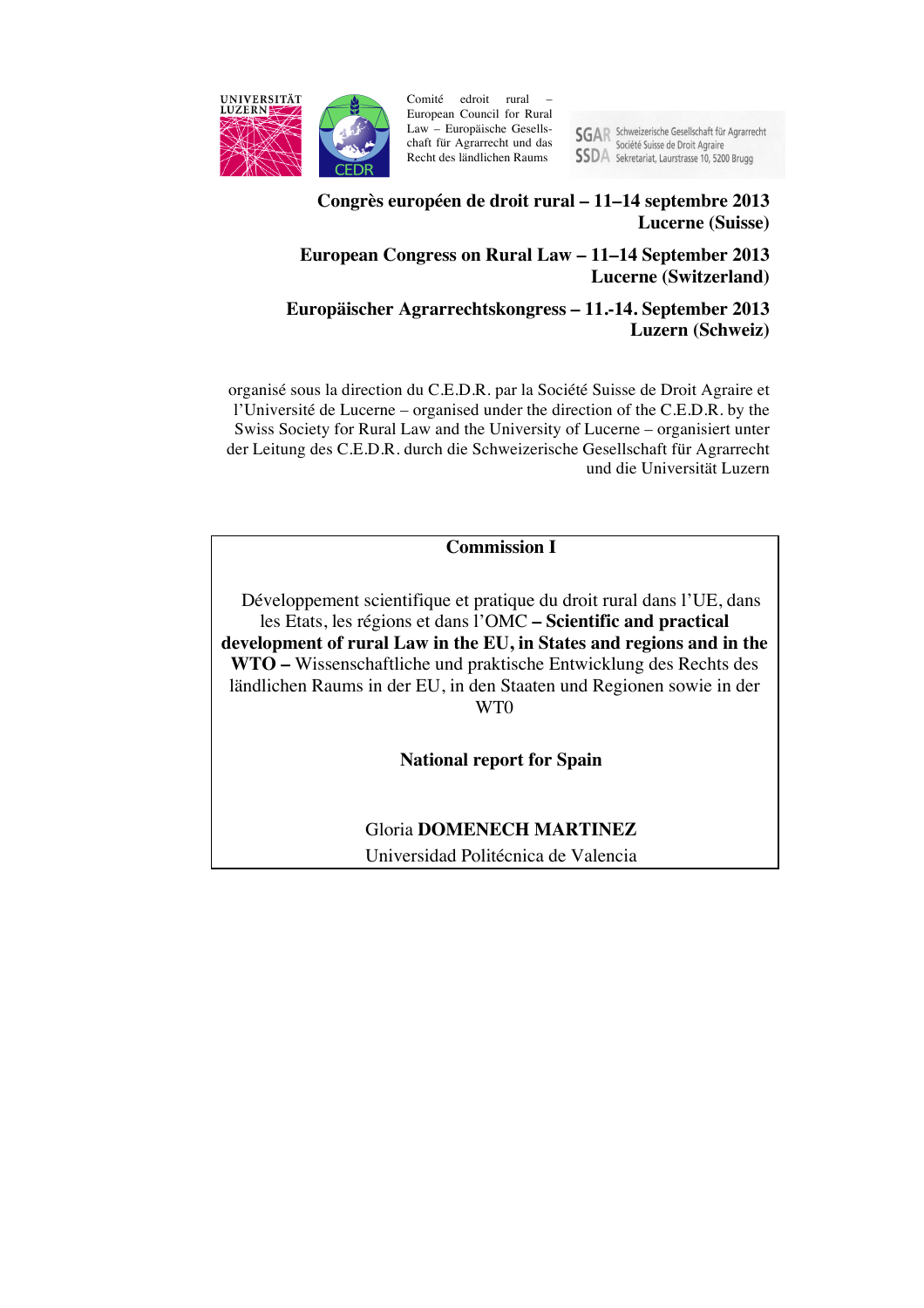#### A. *Legal developments since the last Congress (September 2011)*

## 1. From your national viewpoint, what are the main legal developments at WTO, EU and national level in the following areas:

## 1.1. Rural economic and structural law

The Spanish rural environment has faced major changes in the last three decades, and particularly after accession to the EU in 1986. According to the Spanish Ministry of Agriculture, Food and Environment, the rural areas cover the 90 % of the territory and the 25 % of the country's population, with a high biological and landscape diversity.

During this period, changes in international trade relations and markets liberalisation entailed a direct impact on Europe's rural areas, as a result of the talk rounds held at the WTO (Uruguay, Doha, Geneva, etc.) on the liberalisation of agricultural trade by the gradual elimination of quotas and tariffs. Although not significant commitments have been reached, the talks have led to major changes within the EU in the philosophy of the support schemes for farmers and the rural sector.

The objective of the successive rounds of negotiation was to remove measures on market intervention ("Amber Box") which directly affect the trade liberalisation such as systems of guarantee prices and withdrawal mechanisms as well as intervention measures (for cereals, milk products or meat) at the EU level, or the marketing loan subsidies, counter-cyclical payments and direct payments in US.

At the same time, the proposal encourages to strengthen measures which should not have influence on international trade, f.i. the agricultural research programmes, environmental protection schemes, farm structural investments, measures to fight against diseases of animals and plants or promotes transparency in the food chain (measures "Green Box") as well as payments aimed to limit production by quotas or ceilings (withdrawal, abandonment and set-aside measures) or "Blue box".

The need for a gradually removal of tariff barriers whilst protecting the interests and the legitimate expectations of European consumers, has bring attention to the new functions of the agriculture under the CAP, which are linked to the protection of the cultural values and the European natural heritage. From that "ruralistic" conception, the "second pillar" of the CAP (developed by the first time) on the basis of Council Regulation (EC) 1257/1999 of 17 May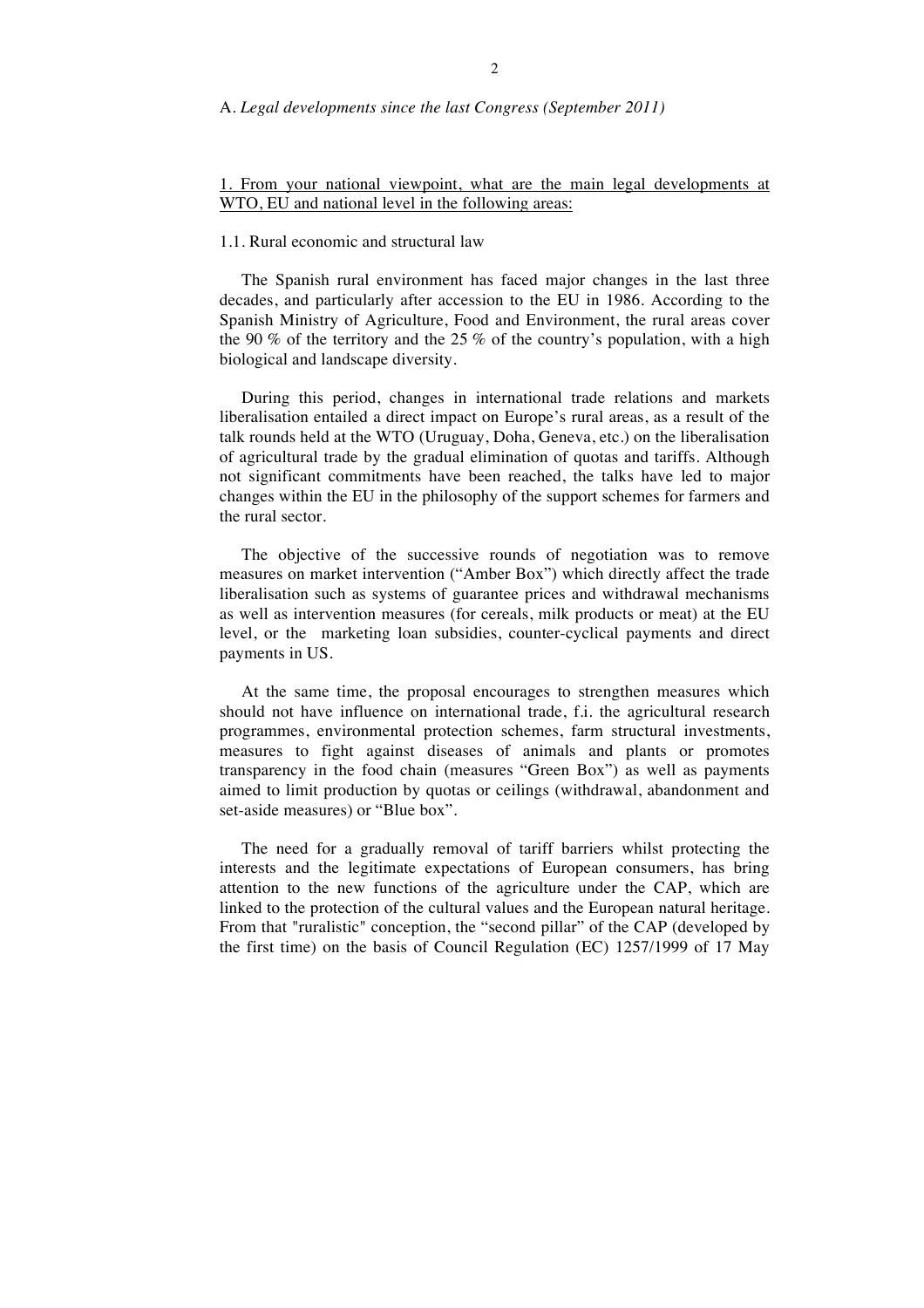1999, has been described by Spanish scholars (Vatier Fuenzalida) as the genuine Rural Code of the 21st century. The Regulation also responds to external commitments, in particular those negotiated within the WTO, and to the internal challenges such as the EU enlargement, the food safety, promote the competitiveness or reducing commodities prices.

Rural development programmes

During the period 2007-2013 has been in force the National Strategic Plan, according to art. 11 Regulation (EC) 1698/2005. This plan includes 17 regional programmes, one for each Autonomous Community and the national framework, art 15 (3) of the Regulation, which incorporates the common elements and horizontal measures approved by Decision C (2007) 5937 of 28 November 2007. Each regional programme are structured on axes and programmes, includes in addition to these horizontal measures, other measures specifically tailored to the territory. It has also drawn up a specific programme: The national rural network, promotion of equal opportunities between women and men, with the aim of:

1. Improving the competitiveness of the agri-food sector

2. Promoting sustainability and protection of the natural environment

3. Promoting the diversification and improving the quality of life in rural areas

4. Development of local rural community capacities and diversification

In accordance with established the competencies, in the period 2007-2013 the management of rural development measures corresponds entirely to the Autonomous Communities

Outermost regions: Poseican (Canary Islands)

The EU´s outermost regions benefit from the (Programme of Options Specifically Relating to Remoteness and Insularity) POSEI arrangements ("Programme d'Options Spécifiques à l'Éloignement et l'Insularité")

Spain applies the scheme for Outermost regions to the Canary Islands, within of the general framework (POSEICAN). In addition, a specific programme of rural development, which apply under Article 70.4 of Regulation (EC) 1698/2005.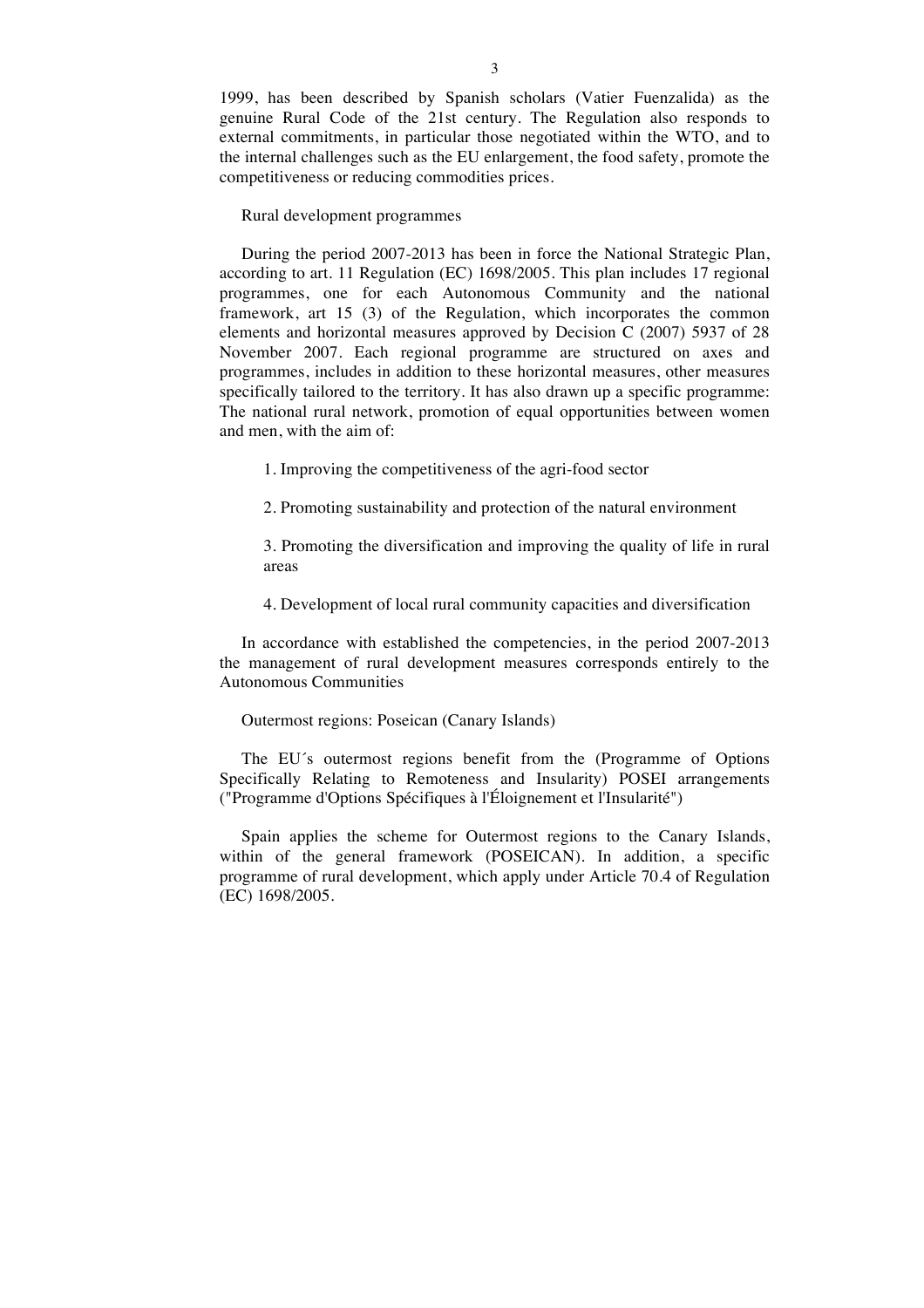# 1.2. Rural environmental law

Law 45/2007 of 13 December 2007, for the sustainable development of the rural areas set down principles for rural policy fully adapted to the economic, social and environmental conditions of those Spanish rural areas.

The objective of the law 45/2007 is (Article 1), "regulating and establish basic measures ensuring equality of all citizens on the exercise of certain constitutional rights and set up the basis of the general planning of economic activity in that environment". The aim is to improve the socio-economic conditions in the rural areas by aligning their living conditions with those of other economic areas. To this end, the Law is on development under a five years Action Plan. At the time being, the Royal Decree 752/2010 of 4 June establishes the first sustainable rural development programme for the period 2010-2014, fixing the common elements of the national planning framework, mapping the territory for that purposes and fixing the contents of the plans for each of the areas of implementation in cooperation with regional authorities.

Other legislative areas of action for improving the rural environment (Royal Decree No 401 of 18 February), are:

Environmental evaluation:

**- Air quality**. The environmental assessment of plans, programmes and projects of all aspects relating to the protection of the environment. Carry out environmental assessments of plans, programmes and projects whose authorisation is borne by the General State Administration.

- **Noise pollution.** Fight against noise pollution includes the evaluation and management of environmental noise and the definition of noise areas and action plans

#### Waste management:

Protection of the environmental and human health adverse effects; prevention and control of waste disposal; mitigation of the adverse impacts. Other measures aimed at reducing overall impacts of resources and to improve their efficiency use.

#### Chemicals:

Includes: Environmental risk assessment and management of chemicals (industrial, phytosanitary, biocides, fertiliser) in compliance with European legislation and international agreements. Prevention of industrial origin' pollution. Set up an integrated control programme.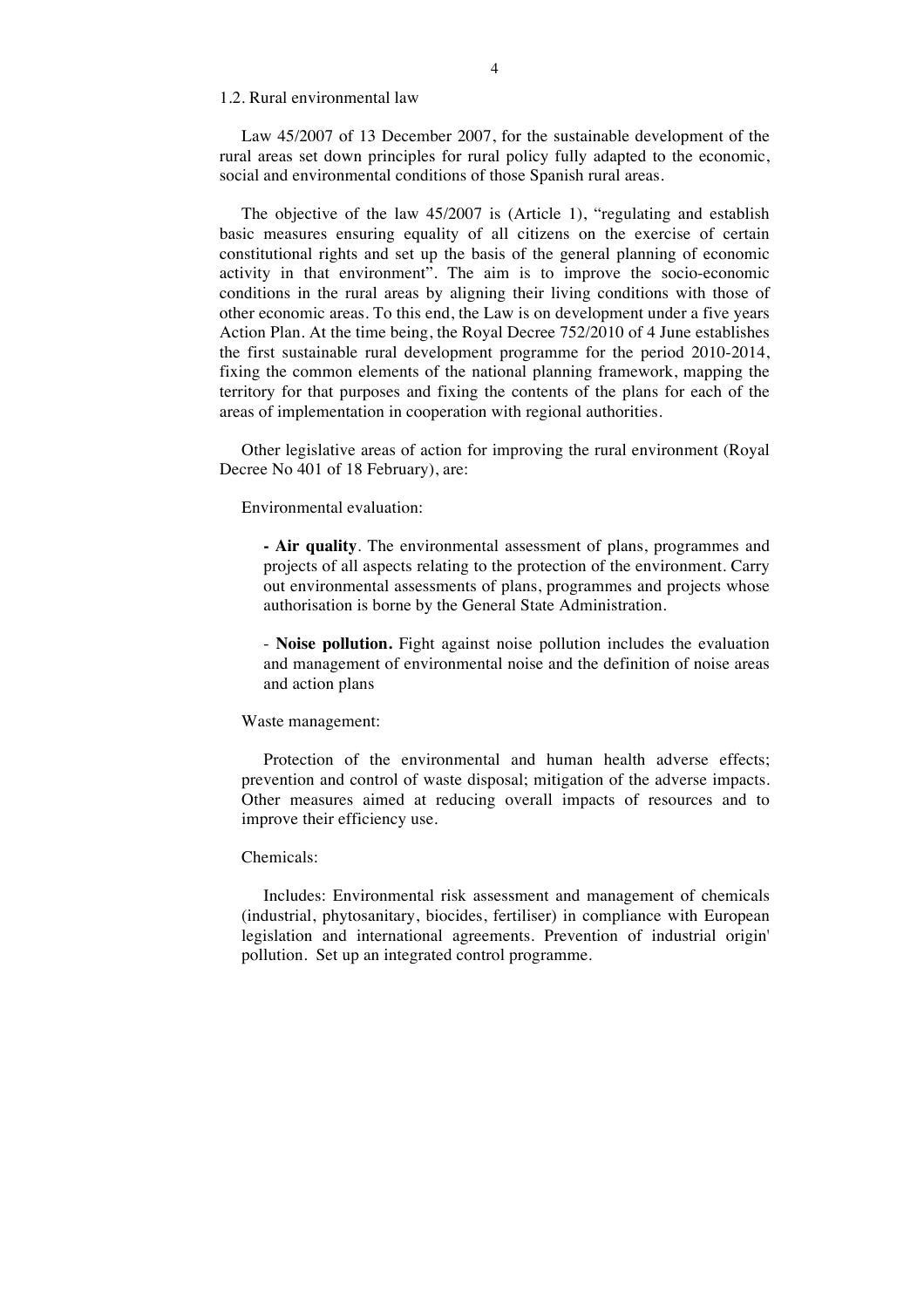Urban environment — Plan PIMA air:

Royal Decree 89/3013 which regulates the aid of the new plan (PIMA air), for the improvement of air quality in Spain through the renewal of the commercial vehicle fleet and its replacement by other more efficient models with lesser environmental impact.

#### Community eco-management and audit scheme (EMAS)

The Community eco-management and audit scheme (EMAS) is aimed to providing for compliance with environmental legislation, to promote continual improvements in the environmental performance of stakeholders by the establishment and implementation of environmental management systems.

## Contaminated soils

Law No 10/1998 on 21 April waste, Articles 27 and 28 and Royal Decree 9/2005 of 14 January.

#### Biotechnology

Marketing and release activities related to genetically modified organisms (GMOs) are regulated in Spain by Law No 9/2003 of 25 April 2003 establishing the legal framework for contained use, deliberate release and marketing of GMOs and by the Royal Decrees 178/2004 and 367/2010.

## Environmental liability

Law No 26/2007 covers the administrative regime for environmental liability based on the principles of 'damage prevention" and "polluter pays" for the activities listed to Annex III.This law provides for a new legal regime to mitigate and repair damage; Operators who cause damage to the environment or threatens to produce must cease it or restore the natural resources damaged to the original state

1.3. The law governing agricultural aspects of the food chain (droit agraire alimentaire)

Improving the structure of the food chain is the objective of two law which will enter into force shortly after the process of adoption are completed. Both laws which address also several recommendations of the European Union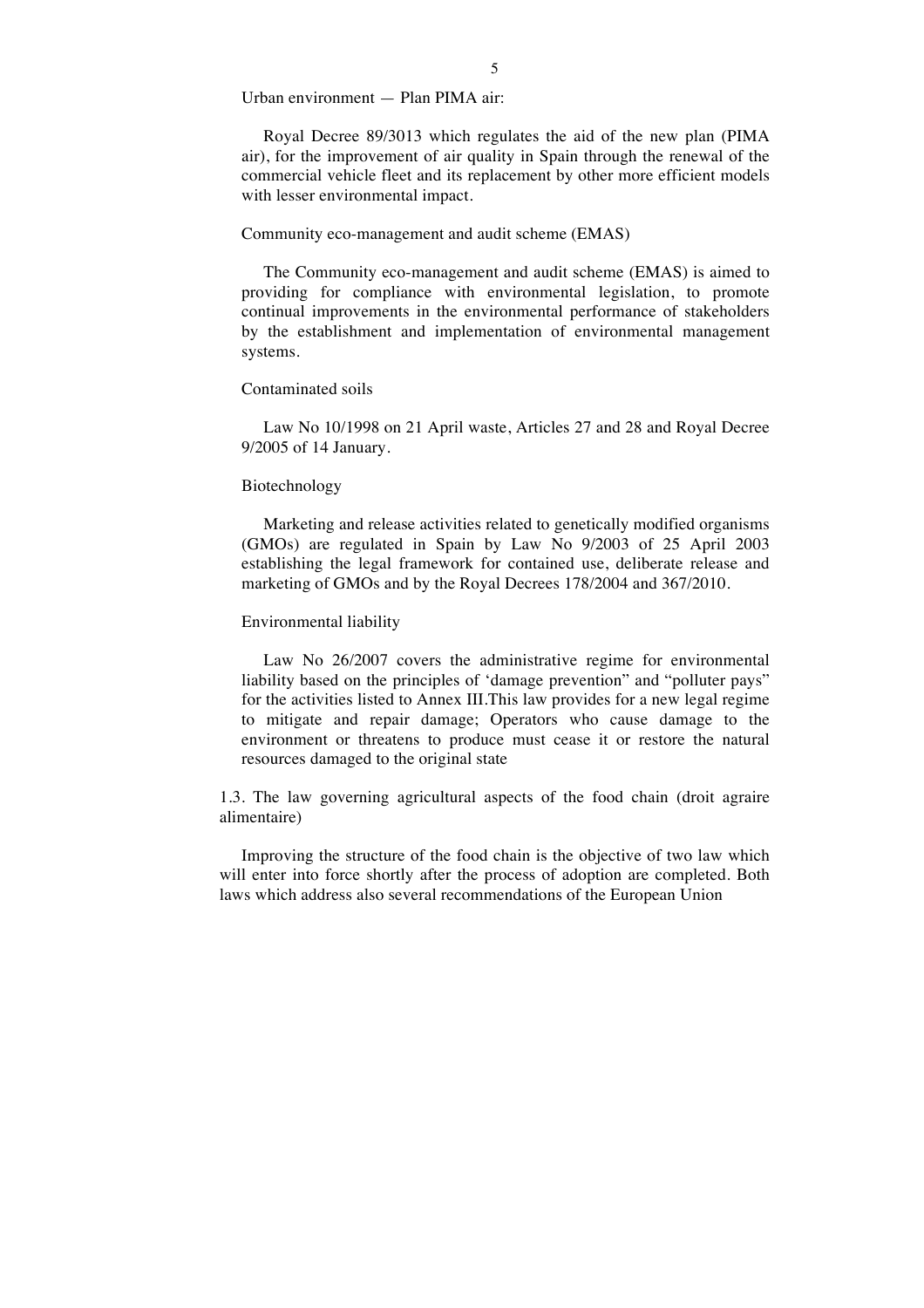A) Law improving the functioning of the food chain.

In Spain, the atomisation of the farm production confronts the distribution which is concentrated in a few hands resulting imbalance of the food chain. The law establishes an legal obligation to sign contracts in writing for marketing of food raw materials with a derogation for transactions of less than 2 500 EUR, for operational reasons.

The Law deals with the recommendations made from the European Union, addressed to Member States in order to take certain measures:

To recognise producer organisations whose purposes are: Adaptation of supply to demand, joint commercialisation, optimising production costs and carry out environmental actions.

To Recognise interbranch organisations whose purposes are: Improving the transparency of production and the market, export growth, promotion and actions on quality improvement

To establish binding contracts in marketing, in origin by establishing minimum contractual requirements

To allow certain producer and inter-branch organisations which represents a certain share of national production in the sectors olive oil, beef and veal, cereals and arable cops, to hold group contracts

In situations of major market imbalances the EU may grant derogation to the implementation of competition law to the producer organisations, associations and interbranch organisations with a view to implementing measures of support or responses in case of crisis

B) The law promoting integration of cooperatives and other agri-food business associations, of agri-food nature

The law supports the fusion process between cooperatives in order to strengthen their position in the market and allow them to keep a proactive role in the agricultural sectors, increasing the integration of entities already incorporated with good market knowledge

The law introduces the figure of priority associated entity, aimed to cooperative integration, which are all those cooperatives and non-profit organisations that reaches a given volume of marketing.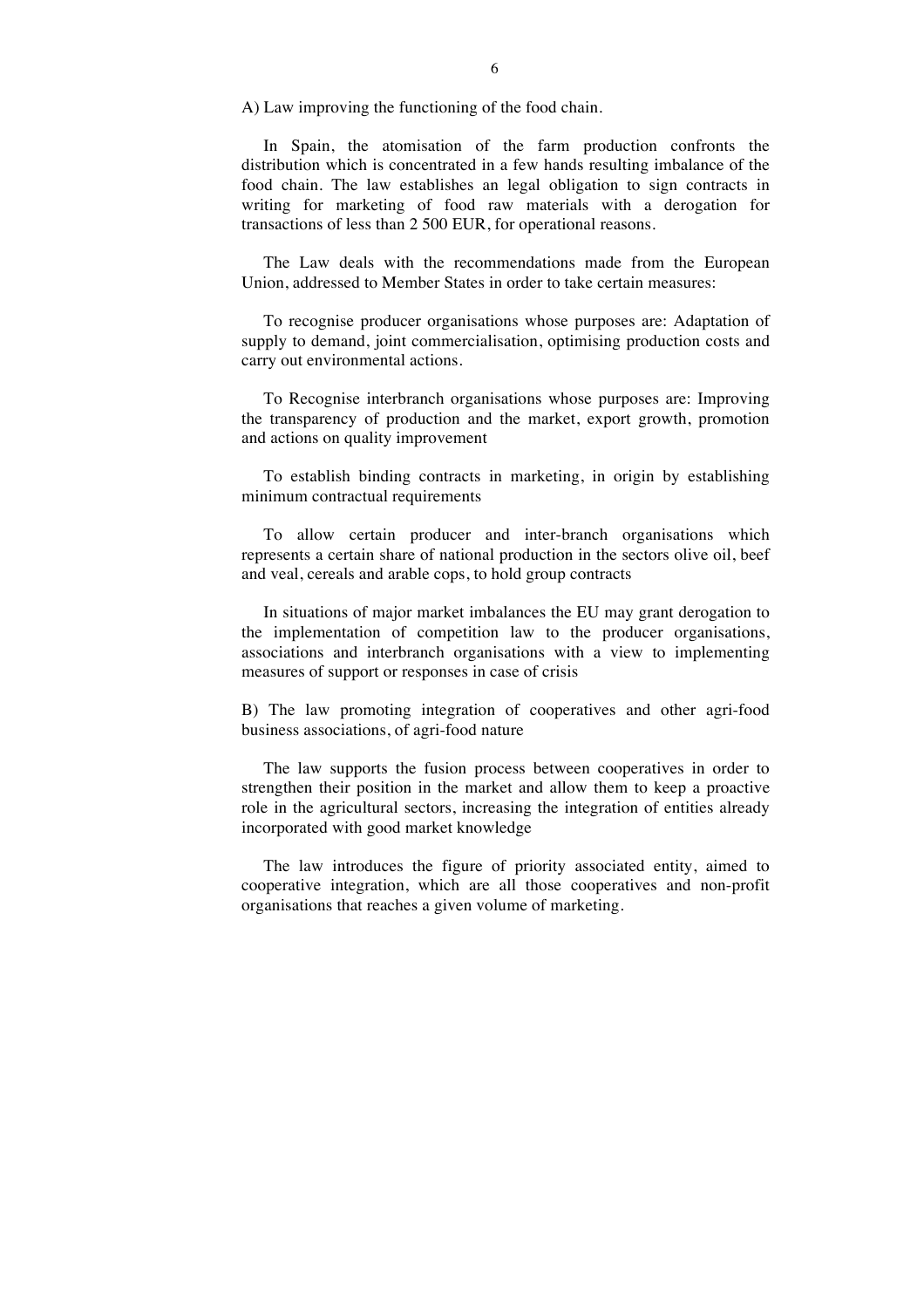### **Competition**

Regulation 1857/2006 together with the Community guidelines for State aid in the agriculture sector lay down the conditions for exemption from certain types of aid and the possible compatibility of schemes that are not exempted.

Among these instruments include aids which are granted to producer associations to promote to farmers concentrating their supply and adapting their production to market requirements. Limited in any event to small and medium-sized enterprises

The Commission is to decide on the compatibility with the EU internal market in accordance with Article 107 (3) (c) TFEU, of producer groups or producer associations benefiting from the aid in accordance with the conditions laid down in Article 9 of Regulation (EC) No 1857/2006,

### **New market challenges**

Improving the food chain and the new framework in USA Food Safety Modernisation Act-FSMA, which are largely based in the hazard analysis and risk-based preventive controls for food and feed. The capital role of cost/benefits analysis in the new proposals have to take into account benefits and cost, both quantitative and qualitative and to identify and use the, most innovative, and least burdensome tools for achieving regulatory NSDS, between the current US administration goals: Regulatory system must protect public health, welfare, safety, and our environment well promoting economic growth, innovation, competitiveness, and job creation. (...). It must take into account the benefits and costs, both quantitative and qualitative

Implementation of GMP/HACCP in the food business; keypoints:

The food system relies on the voluntary implementation (by food/feed operators) of GMPs. The HACCP guidelines are acceptable standards within the GMPs own business. Federal Official HACCP systems are compulsory only for seafood and juice production (FDA), meat and poultry industry (USDA), and dietetics products.

- The application of the preventive controls would be required only in cases where facilities determined that hazards are reasonably likely to occur'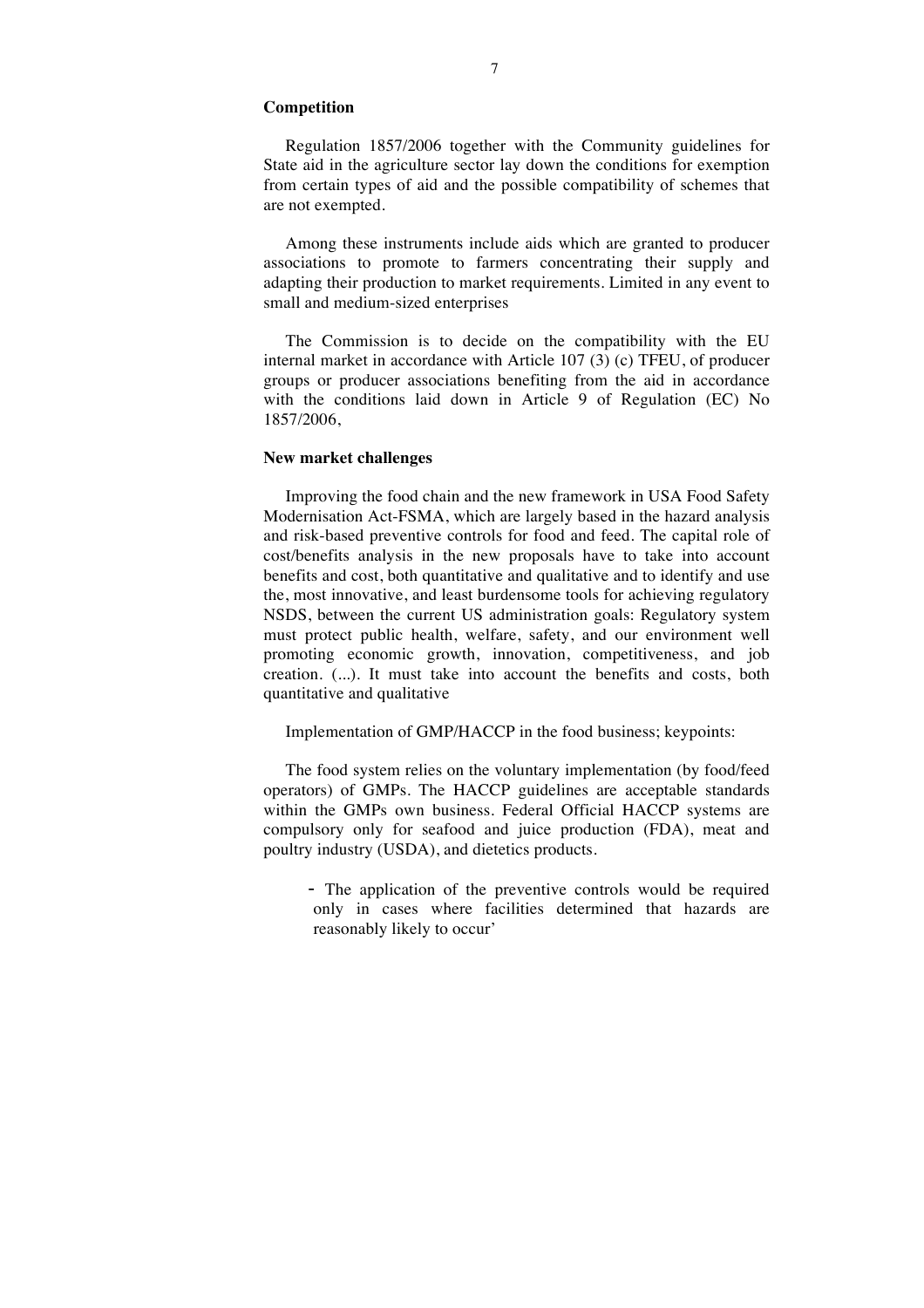- The new priorities are more focussed to cope with biological/microbiological risks than with chemicals risks (residues).Interestingly, the page 20 of the draft on harvesting of raw products states that "We recognise that there are other hazards relevant to produce safety on farm that would not be addressed in this proposed rule such as chemical, physical, and radiological hazards"

- General food safety principles differs to some extent of those of the EU food law: For instance: The role of voluntary guidelines for risk analysis or the status of generally recognised as safe — GRAS (for food/feed additives and ingredients), substantial equivalence (for approval of new GMO varieties) or reasonable evidence of harm (for risk assessment of chemicals, residues, MRLs).The precautionary principle is also substituted by "precautionary approach".

1.4. The law governing rural land use (including planning law (droit foncier rural et'aménagement du territoire)

In the area of rural development the approval of Royal Decree 1336/2011 of 3 October regulating the Territorial contract is a new instrument to promote the sustainable development of the rural environment through the territorial contract for rural areas<sup>1</sup>

This legal basis is aligned within the measures for the second pillar of the common agricultural policy of the European Union, the national rural development framework for the programming period 2007-2013, approved by Commission Decision (2007) 5937 of 28 November 2007, designates the national measures of axes 1 and 2 so far are corresponding with competnecies of Article 53 of Regulation (EC) No1698/2005 on support for rural development by the European Agricultural Fund for Rural Development (EAFRD). The rural funds can be managed through binding land-use contracts. In application of this Community framework some Autonomous Communities have included this formula under a different name.<sup>2</sup>

<sup>&</sup>lt;sup>1</sup> Published in the Spanish Official Gazette of 4 October 2011, P. 104199.

<sup>&</sup>lt;sup>2</sup> Decree No50/2007 of 27 February, the Department of Agriculture, Food and Rural Action, published in the OJ.Generalitat de Catalunya 1 March 2007, no 4832, P. 7195, regulates regulates the overall contract, points out that one of the challenges faced with agricultural holdings in Catalonia is to adapt to the reform of the common agricultural policy and ensure that their domain environmentally sound, ensuring value for money and better efficiency in their technical and economic management and strategic orientation and thereby ensure continuity.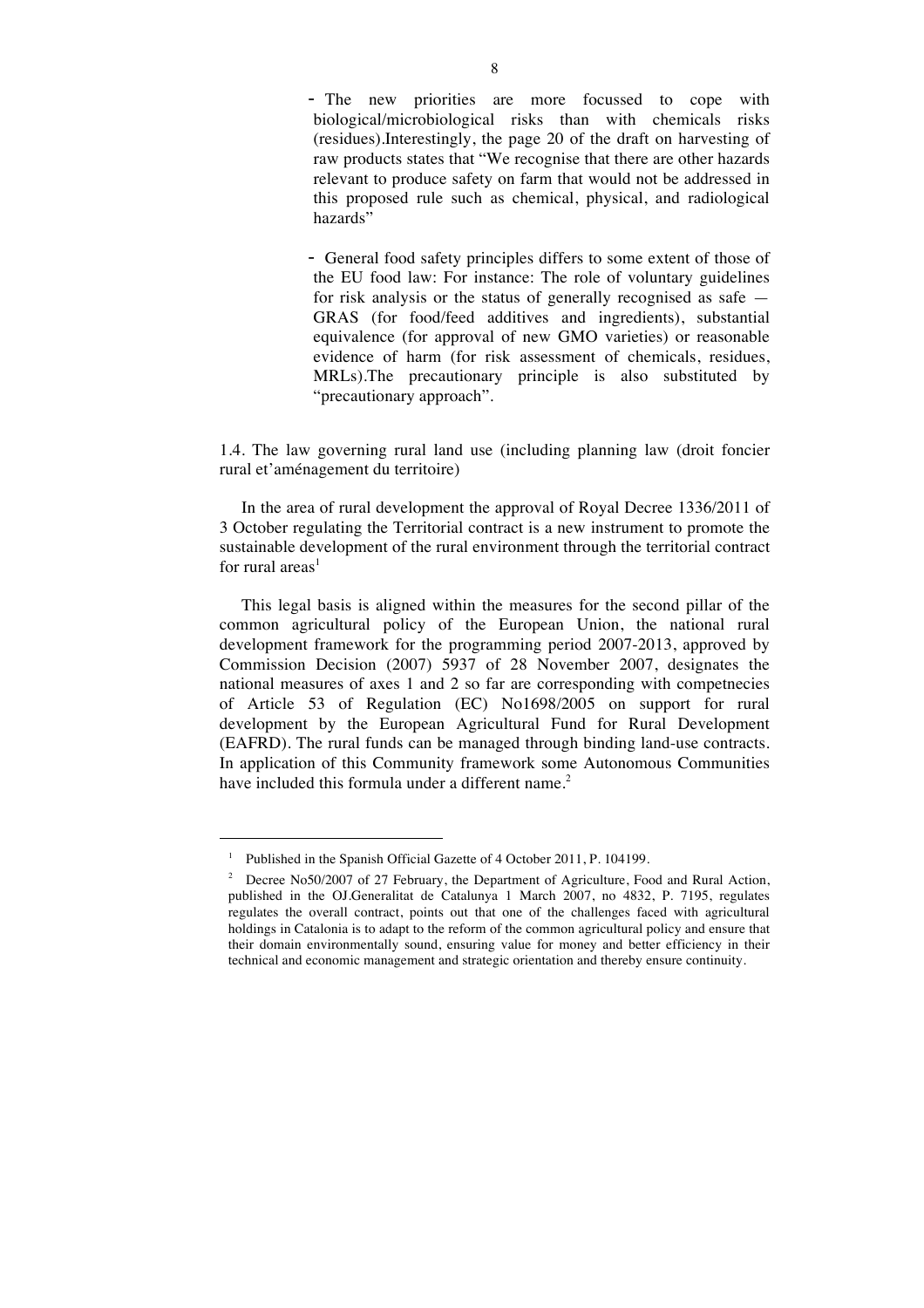Law 45/2007 of 13 December 2007 on the sustainable development of the rural environment, expressly includes in art 16 the Territorial contract, leaving its requirements, conditions and regulatory purposes to be developed further.<sup>3</sup> In Royal Decree 752/2010 of 4 June on the first sustainable rural development programme for the period 2010-2014 in application of law 45/2007, included the implementation of territorial contracts of rural areas within the types of actions that the Autonomous Communities can include in their plans of rural areas, not possible to apply the mechanism for lack of the regulations governing the making required by the law itself  $45/2007$ .<sup>4</sup>

The territorial contract is the formal instrument that establishes all commitments entered into between a government and the holder of a farm to guide their activity for the benefit of sustainable development of the rural environment<sup>5</sup>

The following issues are contractually covered:

1.- Territorial contracts concluded between public administrations with holders of agriculture to support to sustainable development.<sup>6</sup>

2.- Territorial rural area contracts concluded between the competent public administrations with farm owners of rural areas included in the sustainable rural development programme for the sustainable development of the rural environment.

The objective of this Contract is to guide the activity of agricultural holdings to generate positive externalities which contribute to sustainable development. The effects which impact favourably on the rural areas, actively contributes to significantly improve the economic, social or environmental purposes describing the sustainability of the territory.

The competent public administrations shall endeavour the territorial contracts towards one of the following specific objectives:

- A. Prevent the depopulation of rural areas.
- B. Establishing a multifunctional agricultural activity that contributes, with strategic interest to the territory, to strengthen local and strengthening of the production, processing and marketing chain of

 <sup>3</sup> Published B.O.E.14 December 2007, page 51339

Published B.O.E.11 June 2010, page 49441

<sup>5</sup> Art.2.1.Royal Decree 1336/2011

<sup>6</sup> Art.1.1 Royal Decree 1336/2011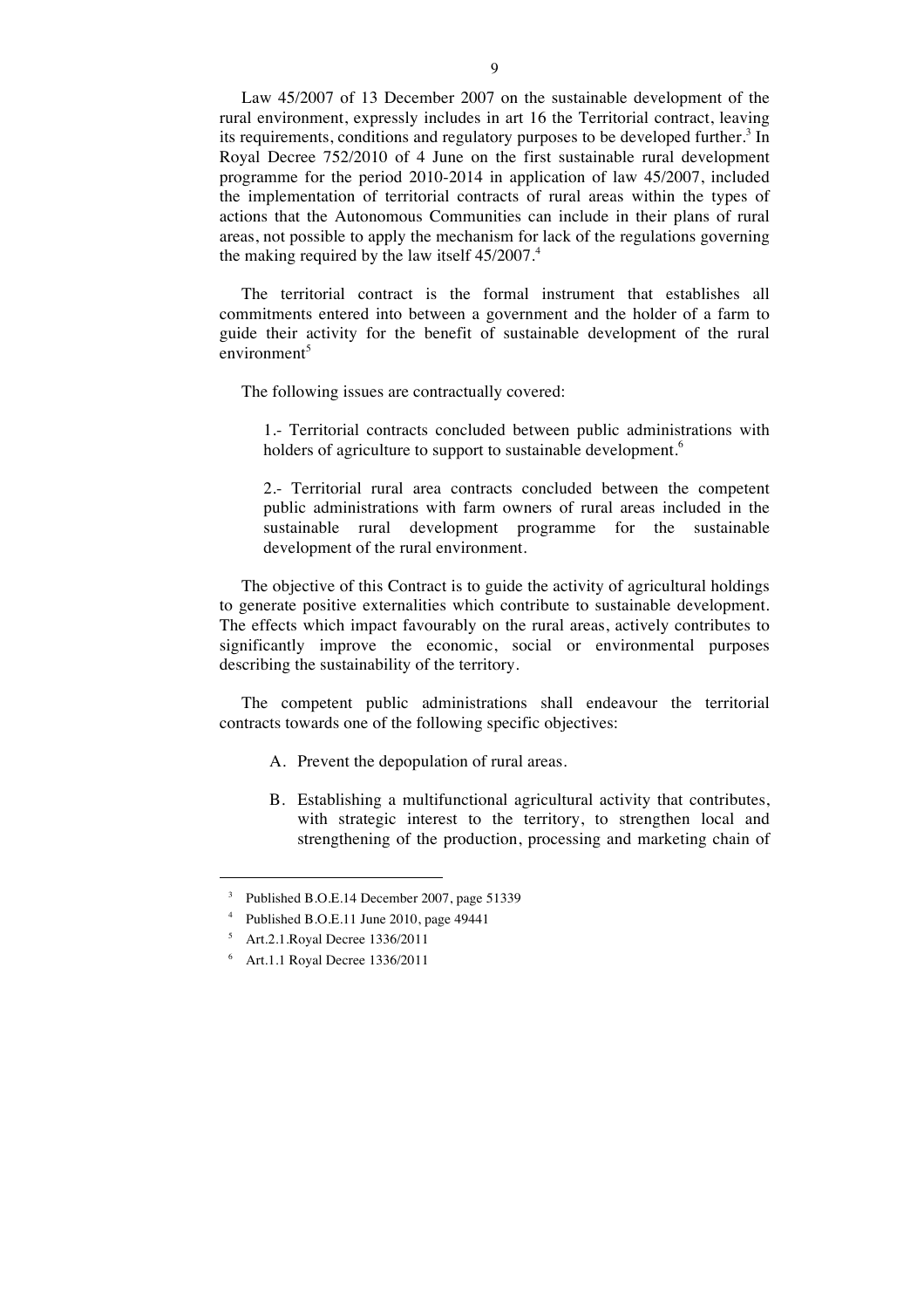rural production or services, which may also have consequences for improving quality, the consolidation of local markets, training, input reduction or improvement in the management of the wastes, byproducts and emissions.

- C. Creating and preserving employment in the rural environment, reducing their temporary scope, and fostering their quality and safety, equality in employment, and the reconciliation of working and family life, the attachment to the territory of women and young people, and the integration into working life of people with disabilities or at risk of exclusion.
- D. Maintain traditional farming systems of high natural and/or cultural value at the current trend to rural abandonment.
- E. Preserve and restore environmental values, soil, water, the natural heritage and biodiversity wild indigenous genetic diversity in agriculture of territorial basis, the rural landscape and cultural heritage.
- F. Contribute to achieving the conservation objectives of the programme Natura 2000 sites or other spaces or protected areas.
- G. Contribute to specific objectives of sustainable rural development explicitly covered by plans of rural areas that support sustainable rural development programme, or in the strategic guidelines territorial rural development.
- H. Fostering recognition by the company of the positive externalities generated by agricultural activities.

The specific nature of the territorial rural contract area comprises within the geographical area to which they relate, rural areas included in the sustainable rural development programme adopted by the Government of the nation at the initiative of the Autonomous Communities.<sup>7</sup> Contracts have to be specific to each area, depending on its specific characteristics and the guidelines in order to enhance sustainability of the territory, in particular as regards their environmental and social aspects.

The content of contracts shall comply with the applicable provisions contained in the sustainable rural development programme, as well as to the

 <sup>7</sup> Art.16.2. of law 45/2007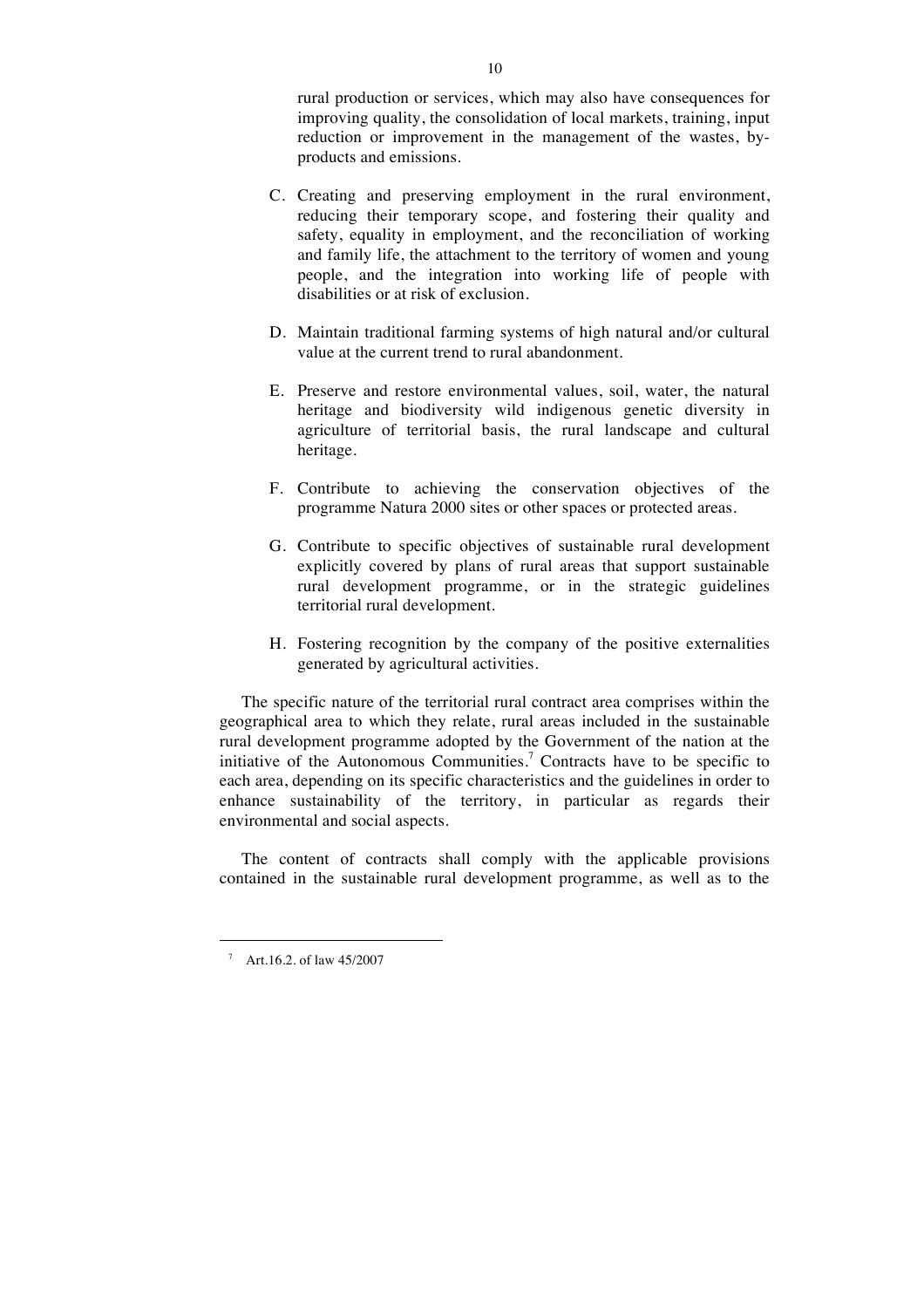determinations of the strategic guidelines of the territorial rural development Plan in the Autonomous Community where these exist.

Commitments of contracts territorial rural area different and be well identify of other commitments that might be identified and financed by Community funds .It is considered that agricultural and forestry holdings within the framework of applicable regulations can use on their hunting resources which are associated or assign to a third party ownership of its exploitation hunting by any valid document in law.

Territorial rural Contracts area will be financed 50 per cent by the General State Administration, in accordance with the Agreement on cooperation concluded for this purpose by each Autonomous Community, within the budgetary limits set out in this Convention.

### 1.5. RURAL TAX LAW

### Agricultural special tax regimes.

The taxation of agricultural activity, at the mean of the activity pursued by their owner when obtaining agricultural products, livestock or forestry for their placing on the market.8 He development of any operating individually or through a Community of goods or civil society, unless it is an agricultural processing company (SAT) the yields obtained are personal income, subject to the tax on the income of natural persons (irpf), in proportion to their share.<sup>9</sup>

 <sup>8</sup> Art.2 law 19/95 of modernisation of farms and extends this concept, through the law of shared ownership of agricultural holdings law 35/2011 of 4 October, to the direct sales by farmers or farmers own production without processing or first processing, where the endproduct is included in Annex I of Article 38 of the Treaty on the Functioning of the European Union, the elements comprising the holding in municipal markets or in locations that are not permanent business establishments, also any agricultural activity involving the management or direction and management of the holding.

<sup>9</sup> The tax administration, through the Directorate-General for Taxation for defining a yield and agricultural activity takes into account the farm operator and not at the level of the farm.Thus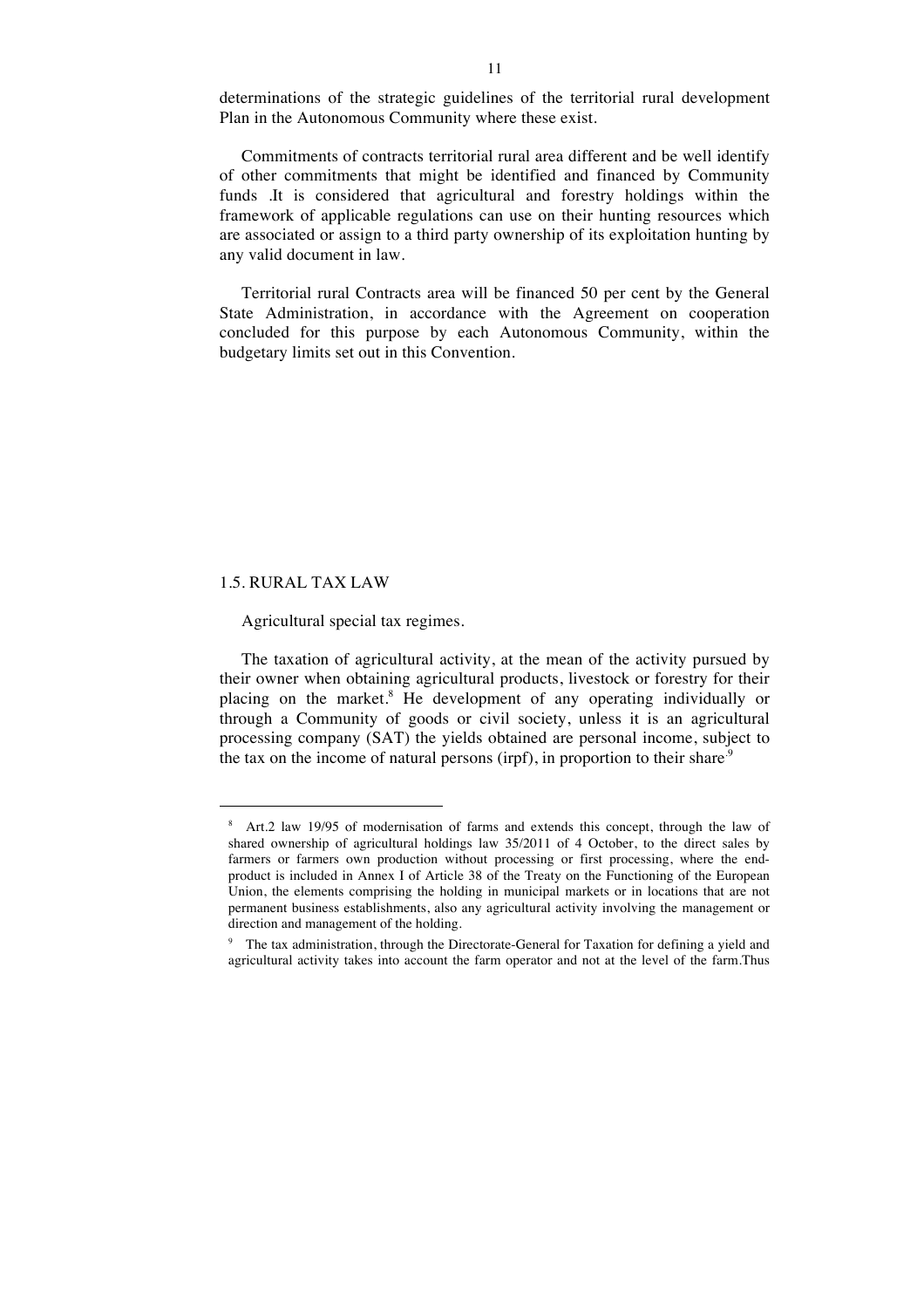Deductions under agricultural and livestock activities shall have a percentage varied depending on the origin of the goods, so that a livestock activities in fattening pigs and poultry were retained 1 %; and other activities 2 %.<sup>10</sup> These rates shall be applied on the total income received with the exception of the current subsidies and capital and allowances. Among the activities subject to retention are included as agricultural and livestock: a) the livestock (b) provision, by farmers or stockbreeders, work and other services of agricultural or livestock nature, ordinarily used by the farms c) the breeding, keeping and fattening."

The calculation of the yields deriving from the farm can be conducted through three separate regimes: The direct estimate the direct estimate simplified and the objective estimate method.

The objective assessment scheme, the bases for modules on agriculture and livestock deeping.<sup>11</sup> The net income attributable to the farmer or farmers are determined by the sum of the net yields for each of the activities that could be identified as such. $^{12}$ 

The net yield whole are obtained:

 $\overline{a}$ 

A) In the case of activities of arable and livestock farming, by multiplying the total volume of revenue. In these revenues are included grants and compensation for the rate of return that for each activity is set out in Annex.<sup>13,14</sup> The tax is payable each of the calendar year, i.e. from 1 January to 31 December. Accordingly, this rate should be approved until no later than 31 December the year to be applied, but regarding agriculture is common practice to establish tax benefits approving afterwards, even after the beginning of the period of auto-settlement of this tax.

considers performance of land and buildings that to the holder of finca rustica for the lease from the holding, however, a tenancy fee paid for the transfer of a holding shall be treated as the Return furniture

 $10$  Art.95.4 of Regulation of the tax on the income of natural persons

<sup>&</sup>lt;sup>11</sup> Calero Garcia.M'objective estimation of bases for modules on Agriculture and Livestock Farming'.In magazine from the Faculty of Law, University Complutense, Monograph No20, P. 1 et seq.

<sup>&</sup>lt;sup>12</sup> For the tax year 2012 eha/3257/2011 order of 21 November 2003, Official State Gazette of 22 November 2011, by developing for the year 2012 to the objective estimate method, of the tax on the income of natural persons and the simplified scheme of the tax

<sup>13</sup> Http://www.radiohuesca.com/noticia/339253/incertidumbre-entre-los-agricultores-yganaderos-que-no-saben-como-tributar-por-las-ayudas-al-pago-unico.

<sup>&</sup>lt;sup>14</sup> In Annex I of the order eha/3257/2011, 21 November, by developing for the year 2012 to the objective estimate method, of the tax on the income of natural persons and the simplified scheme of the tax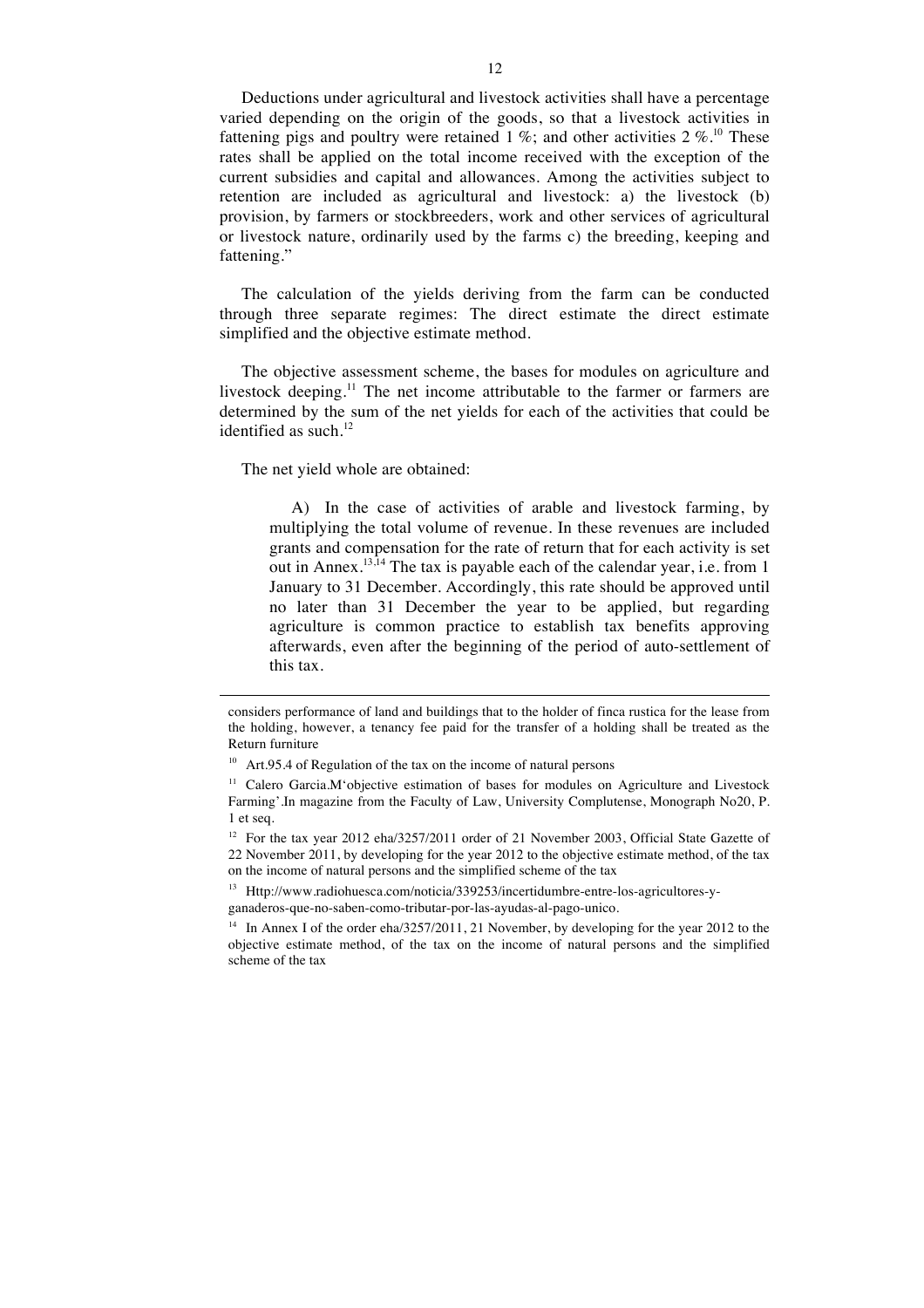As an example, we can select the tax year 2012, some of whose modules were hap/660/2013 decrease by order of 22 April 2013, published on the day preceding the start year of the deadline for submission of the 24 April to 1 July 2013.<sup>15</sup> Also, in this order is agreed for exceptional reasons reduce the rate of those modules when we have feed to third parties. Be offset the negative consequences for the feed price increase during the tax period of the 2012 are brought in livestock farms.

B) If the main activities of manufacture, processing or manufacture, is multiplied by the net return index corresponding to the market value of the natural products used in the activity.<sup>16</sup>

Direct aid the single payment from the CAP should be cumulated to revenue from crops (s) of the recipient in proportion to their amount. Where the beneficiary of such aid would not has obtained income from farming or livestock activities the rate to be applied shall be the 0.56.

If the aid or subsidy is granted by a given crop or a specific livestock production and is meant to compensate the foregone income, it applied the net return index concerned with the crop or production carries above. If the subsidy received is not related to a crop or production particular, as e.g., set-aside of production or causing fallow, the amount of the subsidy shall be allocated between the remaining crops or holdings as the farmer or farmers in proportion to revenue from each of them.

To determine the yield by module does not include capital gains or losses highlighted in connection with the transfer of good and services marketed for the holding. These are taxed in accordance with the general rules. This objective assessment scheme provides for simplification of the duties of form. Are only required to keep a log-book of sales and depreciation. Neither are they required to submit annual declaration of operations with third parties.

<sup>&</sup>lt;sup>15</sup> Published in the Spanish Official Gazette of 23 "reductions set by national governments for the tax return 2012 for farmers, are:  $-$  of the olive tree:0.32 to 0.18 (-44 %); -flores and ornamental plants:0.32 to 0.22 (-30 %); -bovino of milk:De0,32 to 0.16 (-50 %); cunicultura:0.13 to 0.07 (-50 %); — sheep's and goat's milk:0.26 to 0.18 (-30 %); -ovino and goats for meat extensive:0.13 than 0.09 (-30 %); -porcino of extensive rearing (in cottongrowing areas):0.26 to 0.18 (-30 %); -porcino meat extensive (in cotton-growing areas):0.13 than 0.09 (-30 %); -apicultura:0.26 than 0.20 (-23 %)."

<sup>&</sup>lt;sup>16</sup> For example for the processing, preparation or manufacture of cereals  $0.36$ , pigs for meat the 0.23 tonnes, of trees with short period of less than 30 years.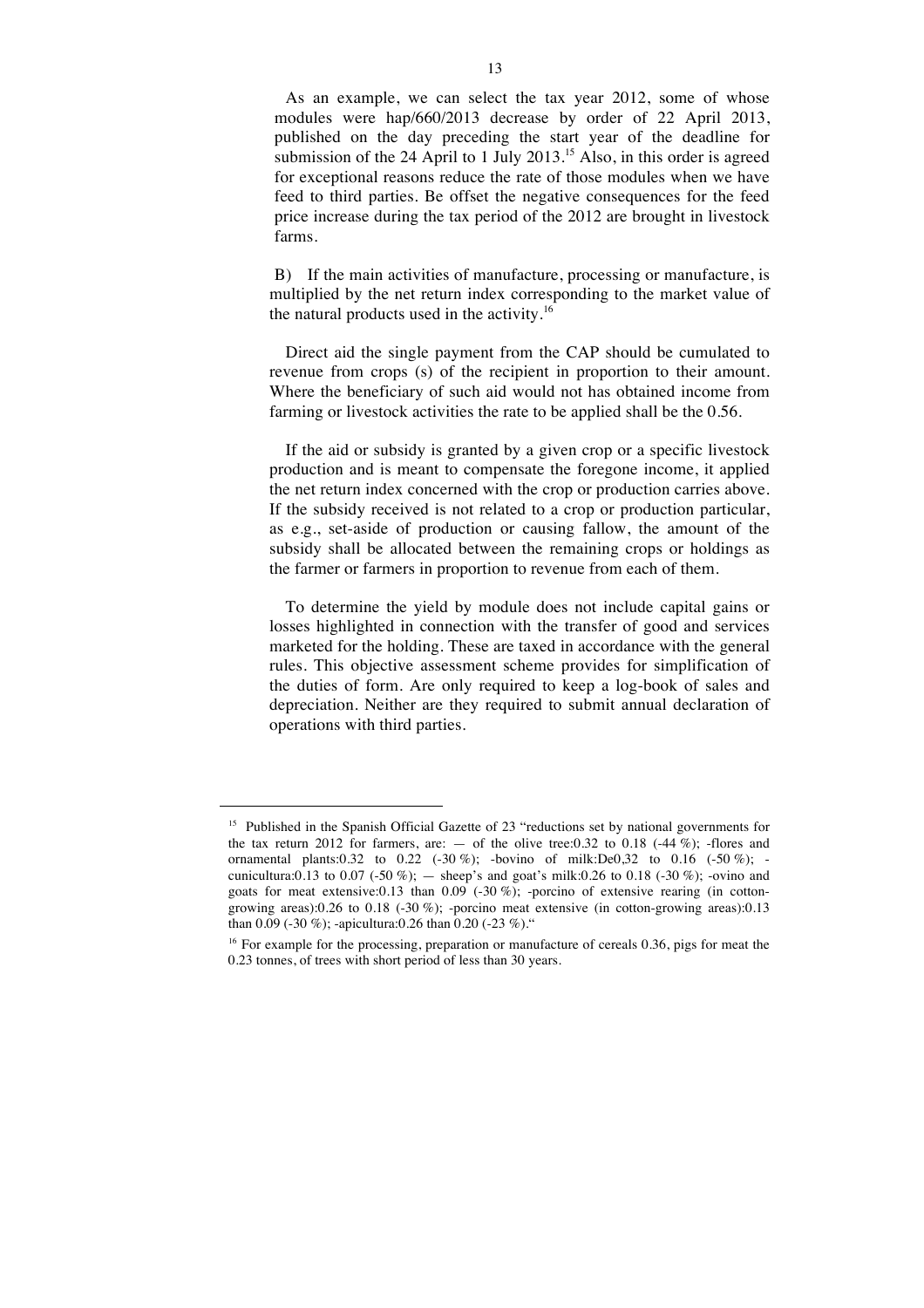#### 1.6. Rural social law

The rural women role in economic, social and cultural terms is the basis for the conservation and development of the rural area, but remains vulnerable and non-visible. On the role that is clear gender equality, but the work of women is understood as a "family helper" complementary to the main income, the husband, not as financially independent.<sup>17</sup> Although there are other legal formulations for women in agricultural holdings may bear the same rights as their spouses or partners shall has used the Law No 35/2011 of 4 October, of shared ownership of agricultural holdings.

One of the objectives of this standard is to encourage the establishment and regulation of shared ownership of agricultural holdings, in order to promote real equality and effective women in rural areas through the legal and economic recognition of their participation in the agricultural activity.

"Agricultural holding of shared ownership" is conceived as the economic entity without legal personality but capable of being taxable person for tax purposes. This holding can be formed by a married or unmarried couple bound by the partner for the joint management of the holding. Among the requirements are referred to the need for the effective implementation of the agricultural activity both, personal and direct regime. Also regulates a simplified formula which may benefit natural persons who may be a shared ownership of agricultural holding in accordance with this law does not constitute and decide to formalise a limited liability company.18

The shared ownership can be set up through a joint declaration of consent to the administration of the Autonomous Community concerned. In any case the parties should respect the commons provisions such as: The administration, Art.4.1; The representation Art.4.2; The distribution of dividends, Art.5.1.; However, the parties to such statement or agreement of wills constituting in its content can can add clauses which considered for the sake of the autonomy of its willingness, in the sense of Art.1255 of the Spanish Civil Code, relating to the matters of interest to them.

Requires the establishment of such statement before the registration of the administration of the Autonomous Community competent to take full effect who must reply within three months, otherwise the silence will have positive

 $17$  Directive 41/2010 Directive 2010/41/eu of the European Parliament and of the Council of 7 July 2010 on the application of the principle of equal treatment between men and women engaged in an activity in a self-employed capacity.

<sup>&</sup>lt;sup>18</sup> First additional provision law 35/2011 whose proposals must prepare the Minister of Justice.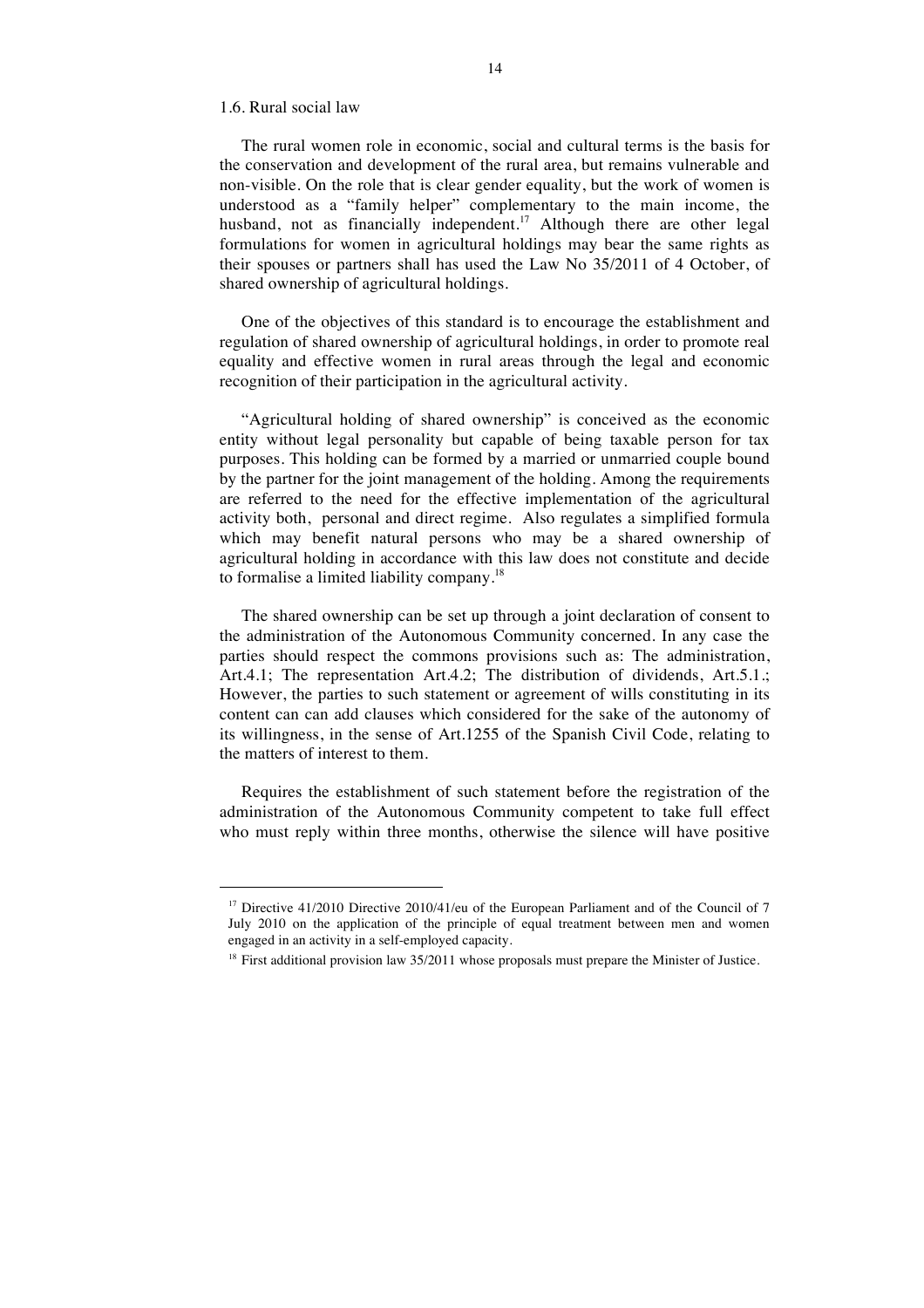effects and means the registration.<sup>19,20</sup> The competent registry shall be these of the Autonomous Community in which territory's holding is located, coinciding with the residence of the holders of agricultural land or farm under shared ownership.<sup>21</sup> Once entered the declaration of exploitation of shared ownership shall be communicated to the national register of the Ministry of Agriculture, food and the Environment within three months.<sup>22,23</sup> Also, the different Autonomous Communities may approve a model declaration of shared ownership of agricultural holdings for registration as a shared ownership.

Where the subject of shared ownership of the agricultural holding is part of the operational fishing fleet, the procedure has the uniqueness contained in Royal Decree 1081/2012 of 13 July.<sup>24</sup>

#### 1.7. Other rural areas of law

National rural network. Integrated system to enhance alliances, disseminate experiences and shape a scenario common with all actors involved in the sustainable development of the rural environment Spanish.Promotion of rural tourism, recovery of traditional practices:

Restoration of Old Livestock migration routes (Vias Pecuarias). The Livestock routes are all rural routes which has been used historically in Spain to move ruminants ("Livestock transhumance') between mountain grazing areas in summer and plain foraging areas in winter and representing more than

- 1.- Autonomous Community of the region of Murcia, by decree 8/2013 of 18 January 2008
- 2.- Autonomous Community of Castile-Leon, by order ayg/546/2012 lcyl of 6 June 2012\ 234,
	- 3.- Autonomous Community of Aragon, by order of 7 March 2012 larg 2012\ 121
	- 4.- Autonomous Community of Castile-La Mancha, by order of 29 June 2012 lclm 2012\ 162

<sup>&</sup>lt;sup>19</sup> The autonomous communities that have developed and regulated the farm register on the priority and shared ownership are:

<sup>5.-</sup> Autonomous Community of Galicia, by decree 200/2012 of 4 October 2012\ 364, LG 6.- Autonomous Community of the Basque country by Decree 203/2011 of 27 September 2011\ 302, LPV

<sup>7.-</sup> region of Murcia.Decree 448/2009 of 29 December lrm 2010\ 3 Ministry agriculture and water

<sup>8.-</sup> Autonomous Community of Rioja, by decree 60/2010 of 30 December 2011\ llr 5)

<sup>9.-</sup> Comunidad Valenciana, by order No 33/2010 of 5 October LCV 2010\ 458 Regional Ministry of Agriculture, Fisheries and Food, published in the d.o.cv, 15 October 2010, no6377, P. 38386.

<sup>&</sup>lt;sup>20</sup> Art.6.3 law 35/2011.

<sup>&</sup>lt;sup>21</sup> Article 3, point 1 and ultimately of Law No  $35/2011$ 

<sup>&</sup>lt;sup>22</sup> Art.7 of Law No  $35/2011$ 

 $23$  The register is assigned to the Directorate-General for rural development and forestry policy of the Ministry of Agriculture, Food and the environment by aaa/1408/2012 order of 26 June 2012.

<sup>24</sup> Published in BOE 14 July 2012, no168, P. 50541.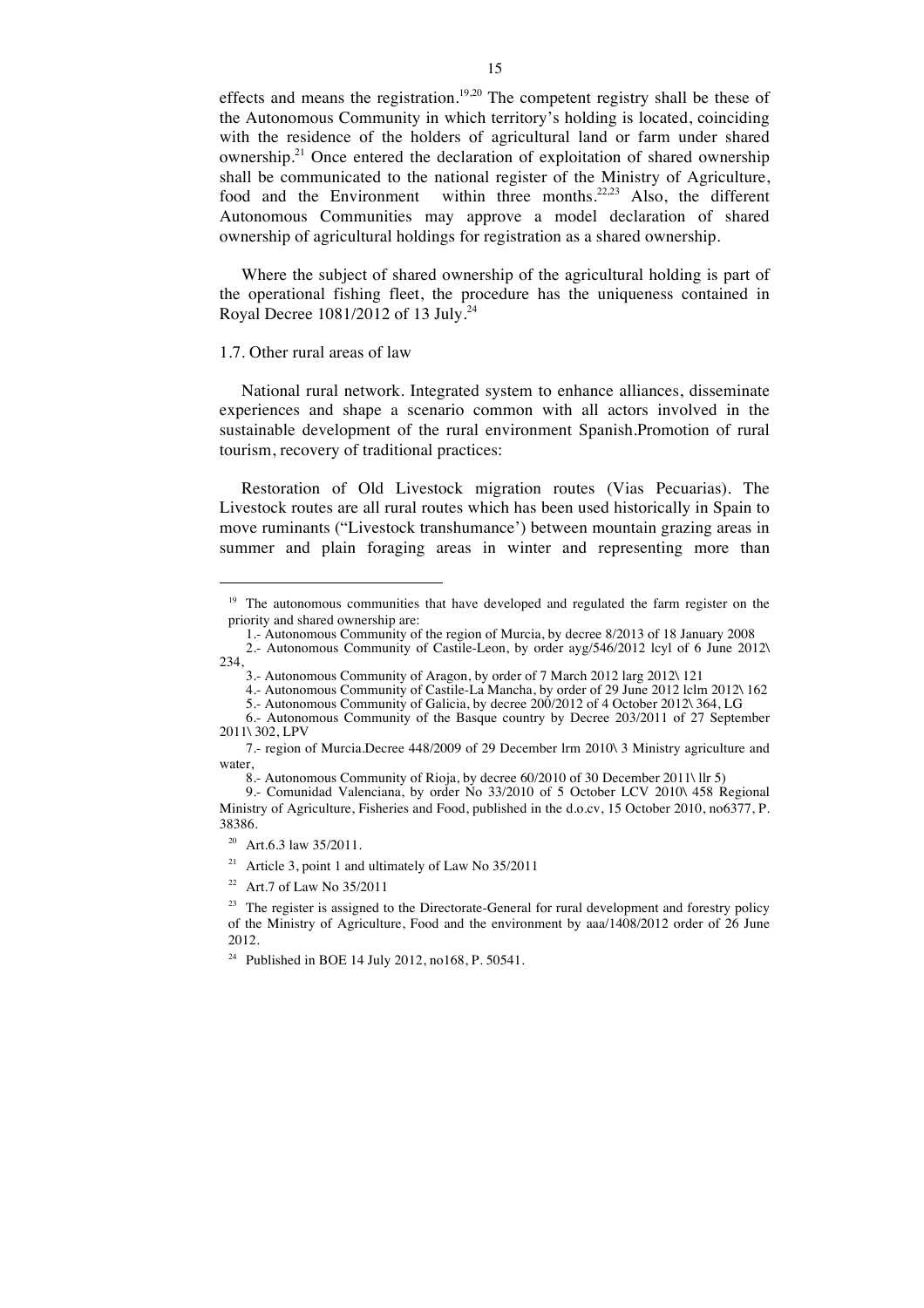100.000 km of tracks which occupy about 450 000 hectares (1 % of the national territory). The Livestock routes are under public domain and currently is protected by Law 3/1995 Nº of Livetock routes although have disappeared corporations a trade (Concejo de la Mesta in Castile, Casa de pastores en Aragon, etc.) that ruled routes since the middle ages until their abolition.<sup>25</sup>

Natural pathways. The programme of natural pathways has made it possible to recover more 8.544 km of roads natural from disused infrastructure

Gender equality and sustainable development in rural areas. Initiatives and actions aimed at the support of rural women, important represent in the process of revitalising the rural environment, in order to bring rural women have the same job opportunities, political and cultural characteristics.

Territorial development. Initiatives designed to promote territorial cohesion, the envelope rural infrastructure and other rural development in certain districts.

B. Aanalysis

### 2. Which of the above (see point 1) a legal developments OJ you considers

2.1. To be particularly successful? And for which reasons?

As pointed out by Professor Lacuesta Sáenz (2011), rural development is meant by "the process that applies in the rural environment overall and crosssectoral and that requires the active involvement of the public in an endogenous action supported under subsidiaitry of administration and other external actors, in order to achieve an improvement of living and working conditions to take job and human activity, compatible with environmental protection and sustainable use".

According to Professor Amat (2012) rural development measures described can be classified in three groups:

• Predominantly economic measures, addressed to he modernisation of agriculture (improving the structures of production, processing and

<sup>&</sup>lt;sup>25</sup> See sleeves Navas et al.Booklets of transhumance number 0:Drove routes.MARM 2012.Are listed in a).- General Archives of drove routes, documents generated by the State administration during the period 1924/31-1980/95, together with the draft classification in 3.881 municipalities. B) — file of the national network of drove routes, consisting of documents on file general and the generated since 1995.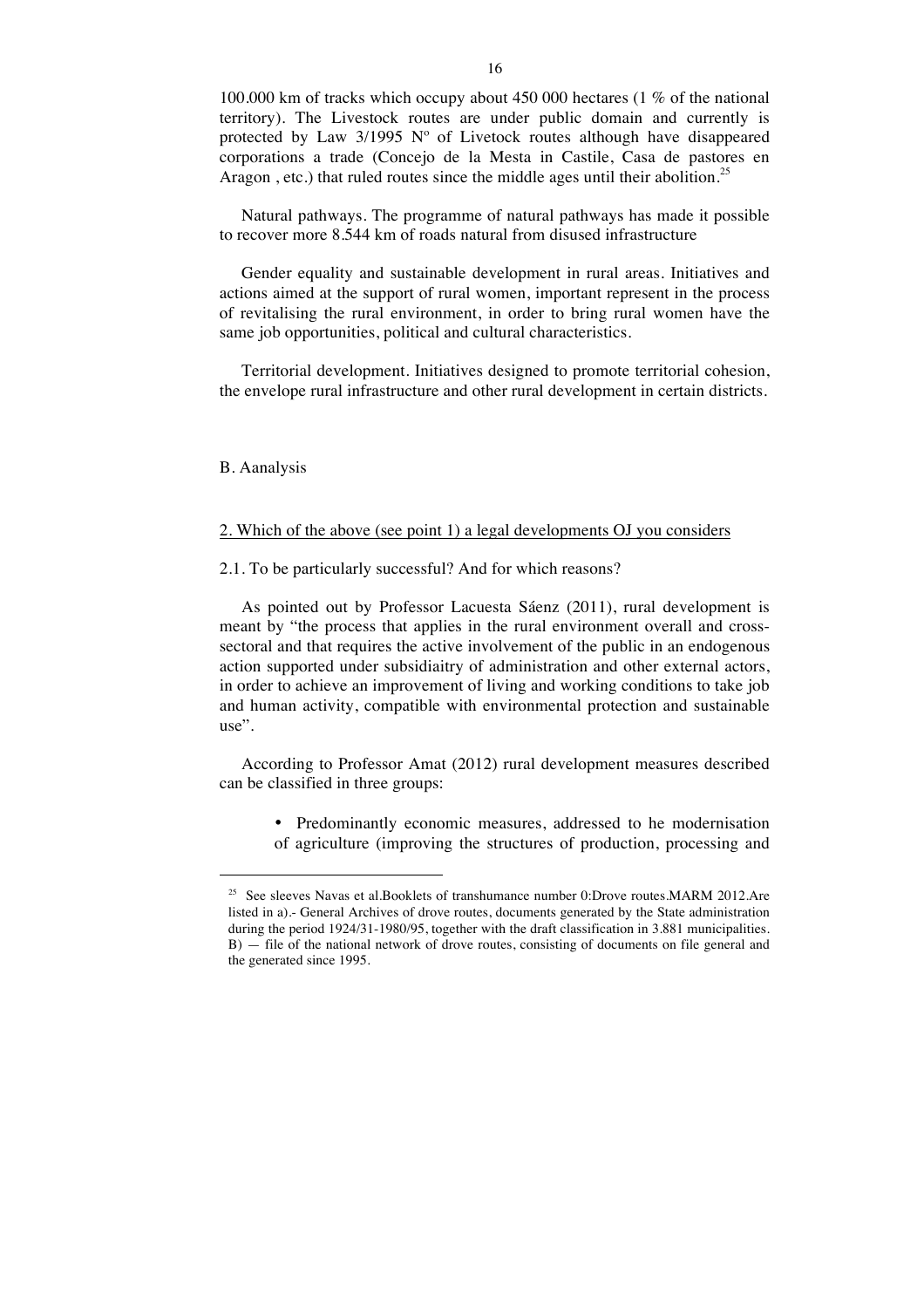marketing, new installation of young farmers, rural conversion, introduction of new technologies, improving the quality and diversification of the products

Social and equal measures (improvement of the working and living conditions positive discrimination in favour of women, introduction of criteria ambientalistas),

• And finally, common complementary measures (aid for lessfavoured areas, agri-environmental measures and conversion of the districts rural).

## 2.2. To be particularly unsuccessful? And for which reasons?

CAP reform does not match with the current structure of farms and main farm systems in Spain. That are characterised by the presence of rural landscapes which show high variability and biodiversity to which new CAP proposals can lead to a serious constraints for the rural environment

Furthermore, decentralisation of the Spanish State are split between different regional authorities whose objectives that differ from common, objectives hampering efficiency of the measures of support.

In this regard, flexibility that conferred the new measures proposed to make transfers of funds between the second and first pillar, have no practical effect in Spain, where there were so many rural development plans as Autonomous Communities have their territory in Spain (16 of the 17 ACS, with the exception of Canary Islands)

## 3. Can you discern, in light of the above developments, new or current trends?

Key aspects and alternatives. The aid schemes designed in the last European Union proposals are completely insufficient or inadequate in responding to this challenge.

•The single payment, designed as a safety net of the income, is not the appropriate instrument, since it is linked to agricultural activities (areas) and not in livestock rearing needs and does not cover all of the models and livestock sectors in Europe.

•It is clear that for the European model of production is an opportunity rather than a burden for livestock production is necessary that consumers are able to in any way reward efforts made by producers on prices.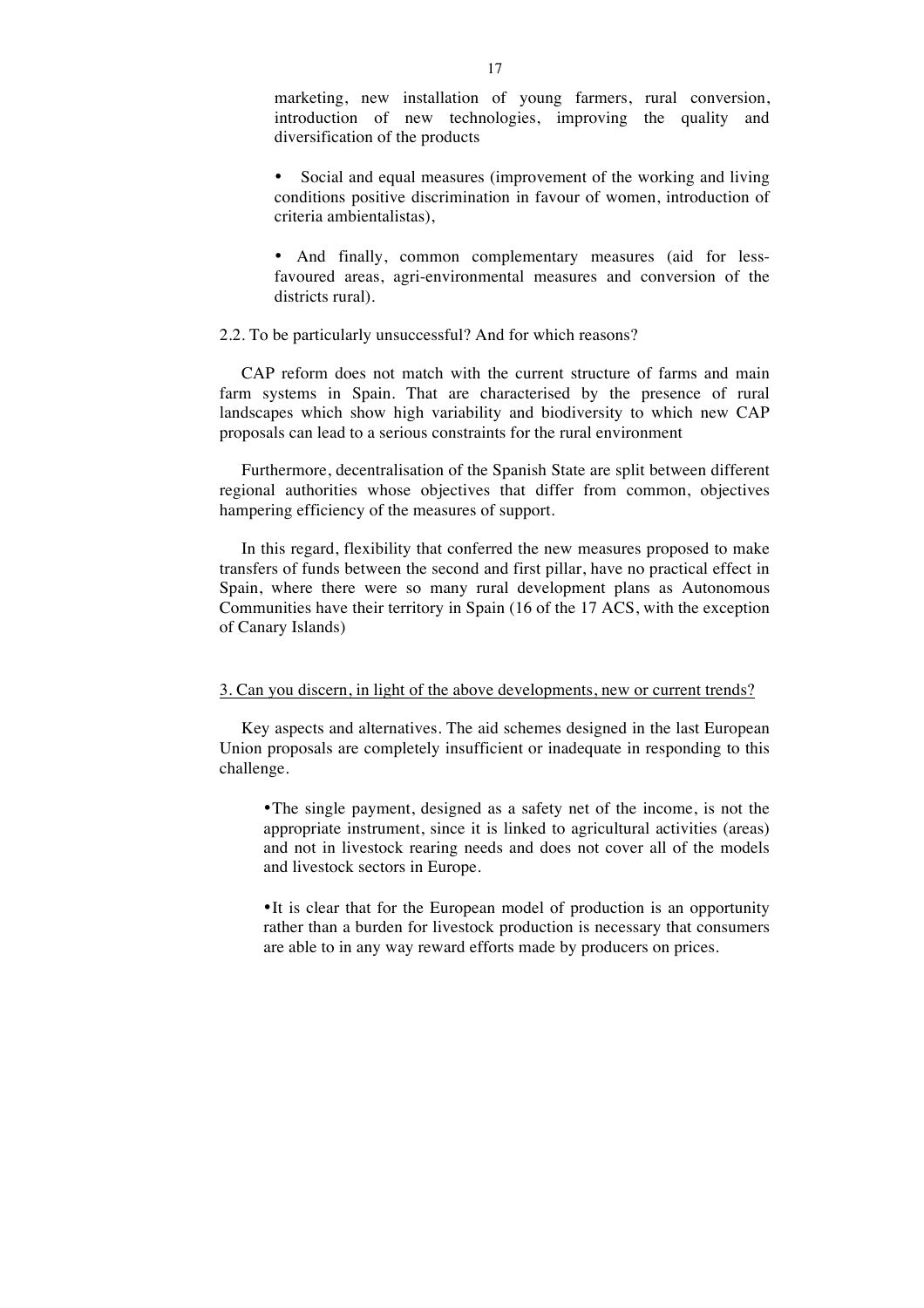Consequently:

•The food chain should performs a lot better than it does

•We must stress the labelling policy with a much simpler approach (allowing know what the advantages of European production, without perdernos in labelled of all kinds and which bring little or no)

•Finally, it is reiterated over and over again in the need for the 'gap' in the form of legislative costs currently exists between European production and other world producers, not be extended. So you need to claim prudence in the development of new legislation involving cost increases.

4. How do you assess the overall role of international and European legislation and jurisprudence in the development of rural law?

The extend of EU Co-decision procedure to the agriculture and rural development Chapter represents a new challenge for the previous and existing system of management of the CAP

TFEU: By way of derogation from Article 2 (5) and point (a) of Article 6 and in accordance with point (k) of Article 4 (2), the European arliament and the Council, acting in accordance with the ordinary legislative procedure and after consulting the Economic and Social Committee and the Committee of the Regions, shall contribute to the achievement of the objectives referred to in this Article through adopting, to meet common safety concerns:

A) [...];

(b) measures in the veterinary and phytosanitary fields which have as their direct objective the protection of public health;

C) measures setting high standards of quality and safety for medicinal products and devices for medical use.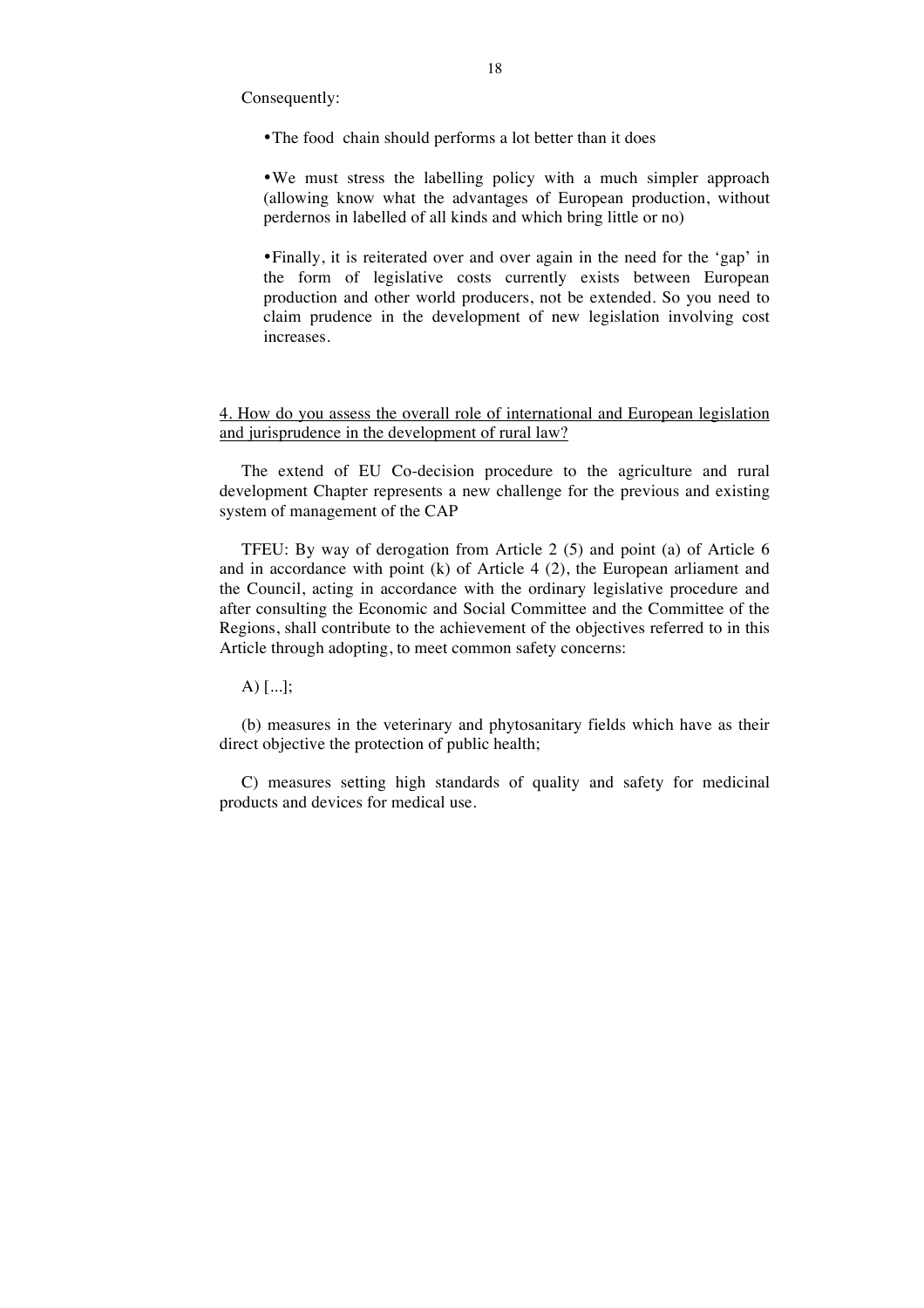5. How do you assess the overall FP6 your national legislature on the development of rural law?

In Spain the powers in the area of agriculture are split between the State and the Autonomous Communities who, through the contents of its own statutes of autonomy, can so opt-in assume this field.<sup>26</sup>

As example the Autonomous Community of Valencia (Generalitat) in whose Statute of autonomy and to collect their powers, includes the same those which are the object of our study, adding expressly in point fourth of the art.2749, as an exclusive competence of the Generalitat the development and implementation of European Union law in the Autonomous Community of Valencia, in matters that are within their competence within the meaning of the Staff Regulations.

It is for this reason that in Spain the adoption and implementation of agricultural law is shared between the State and the Autonomous Communities by constitutionally attributed these competencies .Distribution responsibilities which provides for a map fragmented and developed unevenly between the different Autonomous Communities.

# 6. How do you assess the overall FP6 your national jurisprudence on the development of rural law?

Any dispute arising in the field of agriculture can be divided between those which have to be settled in the jurisdiction and in the administrative disputes to be resolved in the civil court.

On the one hand, we find those disputes facing the administration with the public.<sup>28</sup> In Spain the agricultural skills, sometimes distributed, between the

<sup>&</sup>lt;sup>26</sup> Article 149 of the Spanish Constitution provides that "1. The State has exclusive competence on the following material (..) 3.Matters not specifically attributed to the State by this Constitution may correspond to the Autonomous Communities, under their respective statutes.

<sup>&</sup>lt;sup>27</sup> Home Rule Act of the Autonomous Community of Valencia, approved by Organic Law 1/2006 of 10 April on the reform of organic law 5/1982 of 1 July, autonomous status of the Autonomous Community of Valencia

<sup>&</sup>lt;sup>28</sup> High Court of Justice of Galicia, Administrative Appeals Chamber, section 2) ruling No **345/2013 of 2 May JUR 2013\ 205839.** In its fj3 notes that in the exercise of the right of access to the property of the holder of a historical agricultural leases, in the price valuation to pay for the same to be carried out by the Junta de estimate has to take as the sales value of land by their class and similar situation only on their agricultural potential.With due respect for the eventual price increase of agricultural land by its next character of land not rustico, i.e., urban.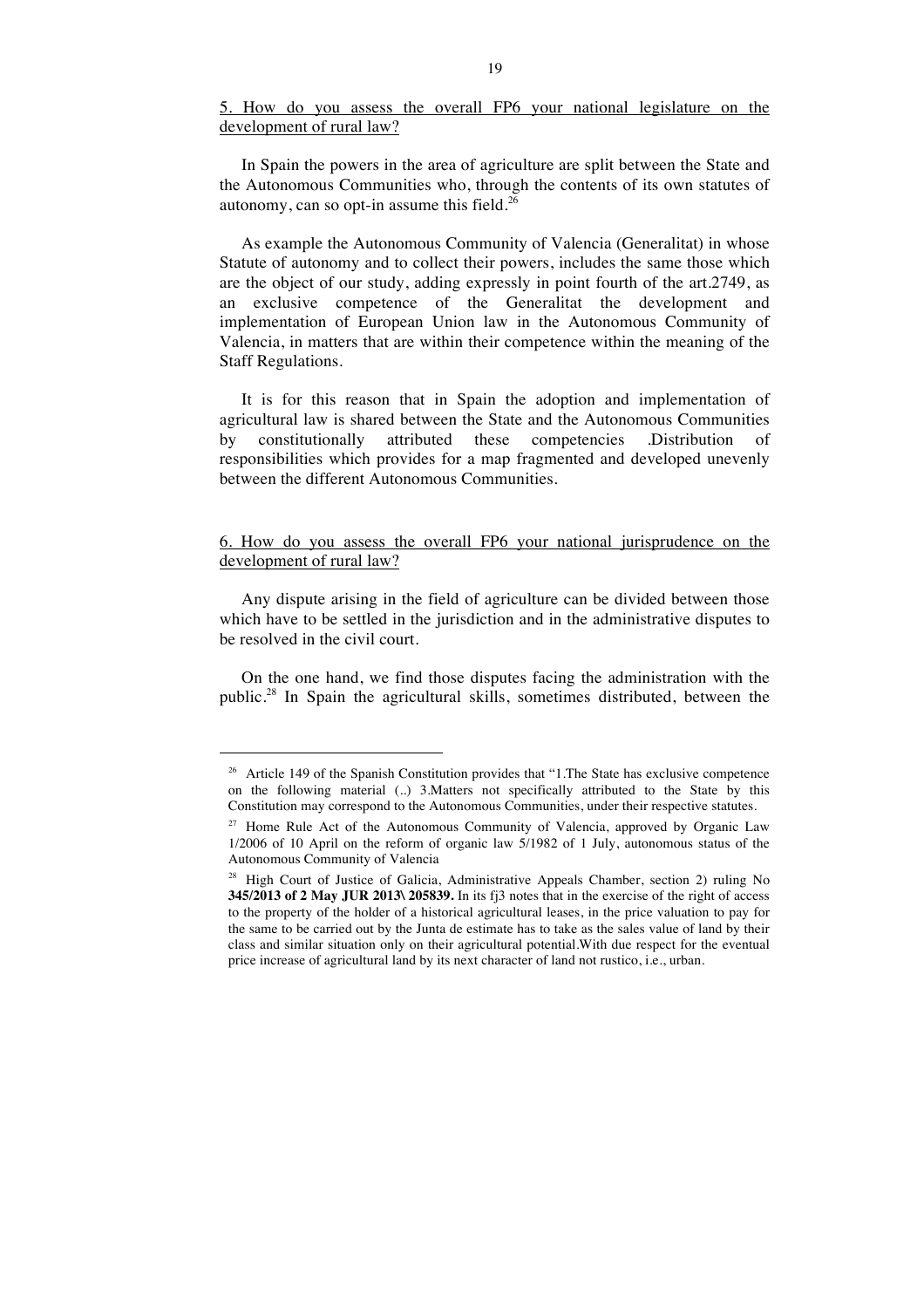State and the Autonomous Communities.<sup>29</sup> In those opportunities where the aid is channelled through the government, the possible complaints must be brought before the administrative courts as any other complaint with respect to the administration the claim arises against Decision of the administration of an autonomous Community, this situation may lead to the existence of different solutions, and even contradictory throughout Spanish territory, particularly since, can only be resolved before the Supreme Court has sole jurisdiction throughout Spain, where the financial claim exceeds EUR 150 000, criterion used for the possibility of Cassation. $30,31$  Only are recognised such aid up to the amount budgeted by the administration.32The court addressed, considers the claim of the younger wife and considers eligibility for this aid to the young woman farmer.<sup>33</sup>

But the distribution of responsibilities between the State and the autonomous communities not always re for individuals and should be a simplification in this respect, as example decoupling between both administrations of the material and to impose penalties.  $34,35$ 

<sup>&</sup>lt;sup>29</sup> Case oils and energy Santamaría s A. against Autonomous Community of Andalucía. **Judgment of the t.s., Section 3, room administrative disputes, 26 November 2012, ref.**7718/2012.Appeal by oils and energy Santamaría S.A.Against the resolution adopted by the Directorate General for Industry and agri-food promotion of the regional Ministry for Agriculture and Fisheries of the Junta de Andalucía on refusal of aid for the processing and marketing of products.

Another judgment of the Supreme Court, Third Chamber (third section of the Supreme Court the appeal núm. 6155/2009, date 19 November 2012, brought by the "Livestock the or vastedde, S.A." against board of Community of Castile-La Mancha on regularisation of vineyards.

<sup>&</sup>lt;sup>30</sup> As an element of public policy because the procedural requirement that the amount of the Appeal exceeds EUR 150 000, as budget procedure, is a matter of public policy would not be left to the free availability of the parties, hence its examination and control appropriate initially to the Court 'a quo" putting in issue — before which to prepare the appeal — followed if necessary by the Supreme Court (for all, and among the most recent, orders of 19 May 2011 and 19 January 2010, given in the appeals numbers 4629/2010 and 3561/2011 respectively).

<sup>&</sup>lt;sup>31</sup> The Appeal is rejected because the amounts claimed are  $105\,247.56\,\text{EUR}\,1.973\,62.295.23$ euro and euro and although the total amount exceeds 150.000.-eur in full, each of them not.

 $32$  Judgment of the TSP, chamber, Section 3 rd of 31 October 2012, reference 7845/2012interpuesto by the Regional Government of Andalusia for grants approved to fruit Isabel S.C.A."

<sup>33</sup> Judgment Supreme Court (chamber 3) of 11 June 2012.

<sup>&</sup>lt;sup>34</sup> The Constitutional Court in its judgment handed down on 15 February 2001, covers the legal basis for the milk levy, both in Community law and national law, recalling how the system was amended, in order to recognise smoothly to the Autonomous Communities executive functions in the field of application of the arrangements on additional levies on milk and milk products and how the RD 174/98 of 16 February.

<sup>&</sup>lt;sup>35</sup> Judgment of the t.s, disputes, Room 3 rd, section.2nd, dated 29 October 2012, no7029/2012, ID cendoj:28079130022012101196, brought by feiraco limited company on administrative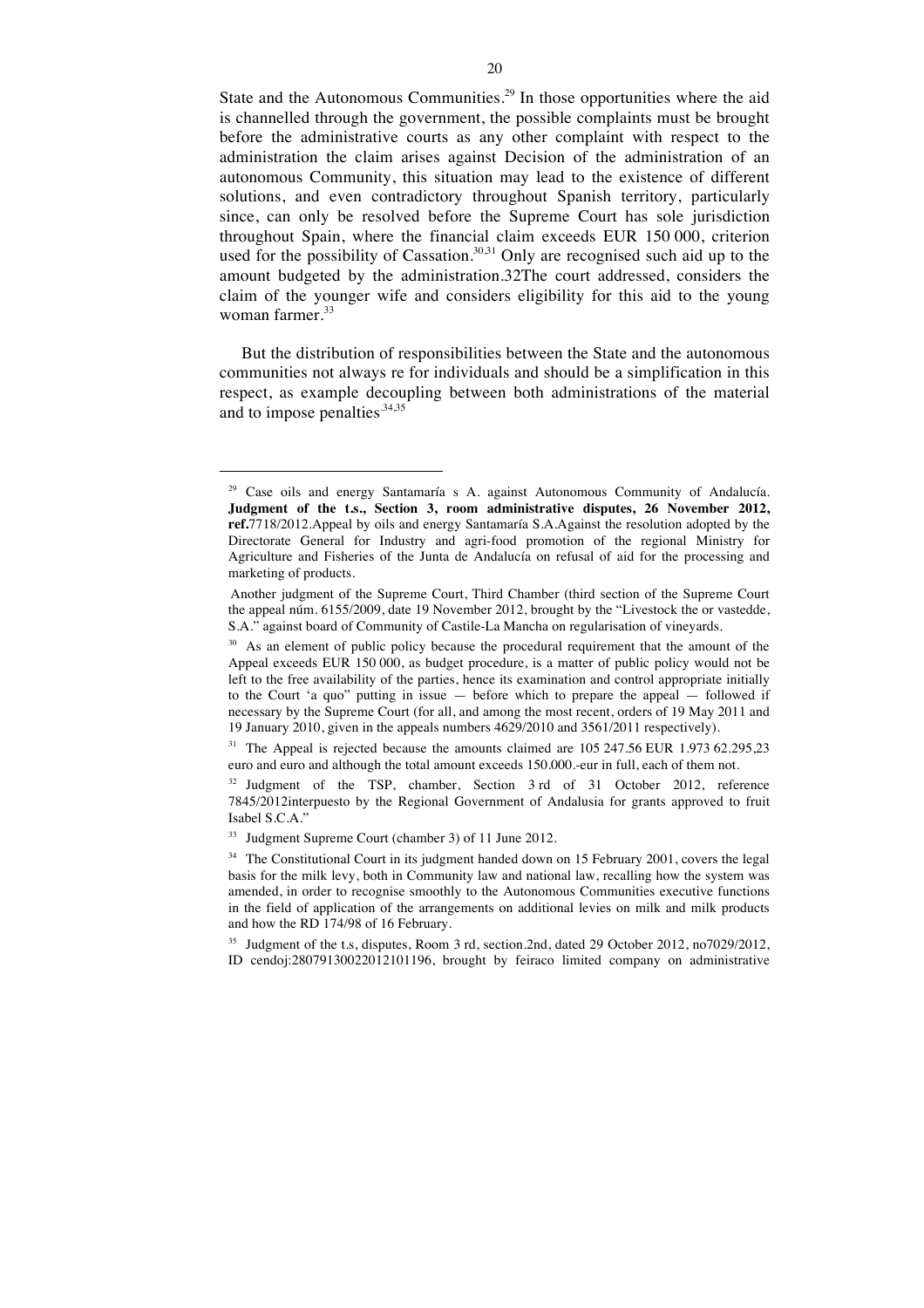Moreover, in our country, the resolution of any dispute arising between individuals, nor is closed to a special tribunal, we do not have a specific jurisdiction to farming, as is the case in other materials which have the specialised tribunals as labour or as commercial matters, among others.<sup>36,37</sup> Aware of this risk the legislator seeks to minimise odour on the content of the standard itself agricultural with the introduction of alternative dispute resolution mechanisms such as arbitration.In this sense we could cite as example Law No 2/2000 of 7 January 2000 on model contracts for agri-food products that exist between their closed provides for the resolution of disputes through arbitration.<sup>38,39</sup> However, given the publication, in our country) of Law  $5/2012$ of mediation in civil and commercial matters of cross-border conflicts, it should apply a mediation, in comparable with the arbitration, without the appointment of the mediator by the Ministry of Agriculture as in the arbitration.<sup>40,41</sup>

## 7. Current question: What is your national approach to the proposed reforms of the CAP for the period 2014-2020?

The proposal for a Regulation of the European Parliament and of the Council establishing common rules for direct support schemes for farmers under the common agricultural policy, establishes a new design of direct payments for the next period 2014-2020.The Commission justifies its proposal considering that the model of single payment, based on historical references except Support for individual level, is becoming less justifiable in a new policy in which no longer premium both the production function, and this raises move towards a more equitable distribution of aid under a new model based on:

— a basic payment scheme (rpb) for producers, which would replace the current SPS disengaged per holding (SPS).

— an additional payment compulsory for farmers following practices beneficial for the environment and climate (the known so far as "green" component).

penalty law 8/1989, of 13 April, of charges and public prices, habilitaban to the Regulation to assign him such jurisdiction.

<sup>&</sup>lt;sup>36</sup> Law 36/2011 of 10 October on labour jurisdiction.

<sup>&</sup>lt;sup>37</sup> The creation of the new commercial courts by Organic Law 8/2003 of 9 July.

<sup>38</sup> BOE of 10 January 2000 that in its Art.Art.10 in fine of Law No 2/2000 on model contracts for agri-food products.

<sup>&</sup>lt;sup>39</sup> Arbitration, another way to solve disputes in the standard contract, doctoral thesis, page 304.

<sup>&</sup>lt;sup>40</sup> That on mediation transposes Directive 2008/52/ec parlam EUR and of the Council of 21 May 2008

<sup>&</sup>lt;sup>41</sup> The marketing of agri-food products through model contracts for agri-food products and mediation in settling their disputes.In magazine agricultural law and food No60 page 47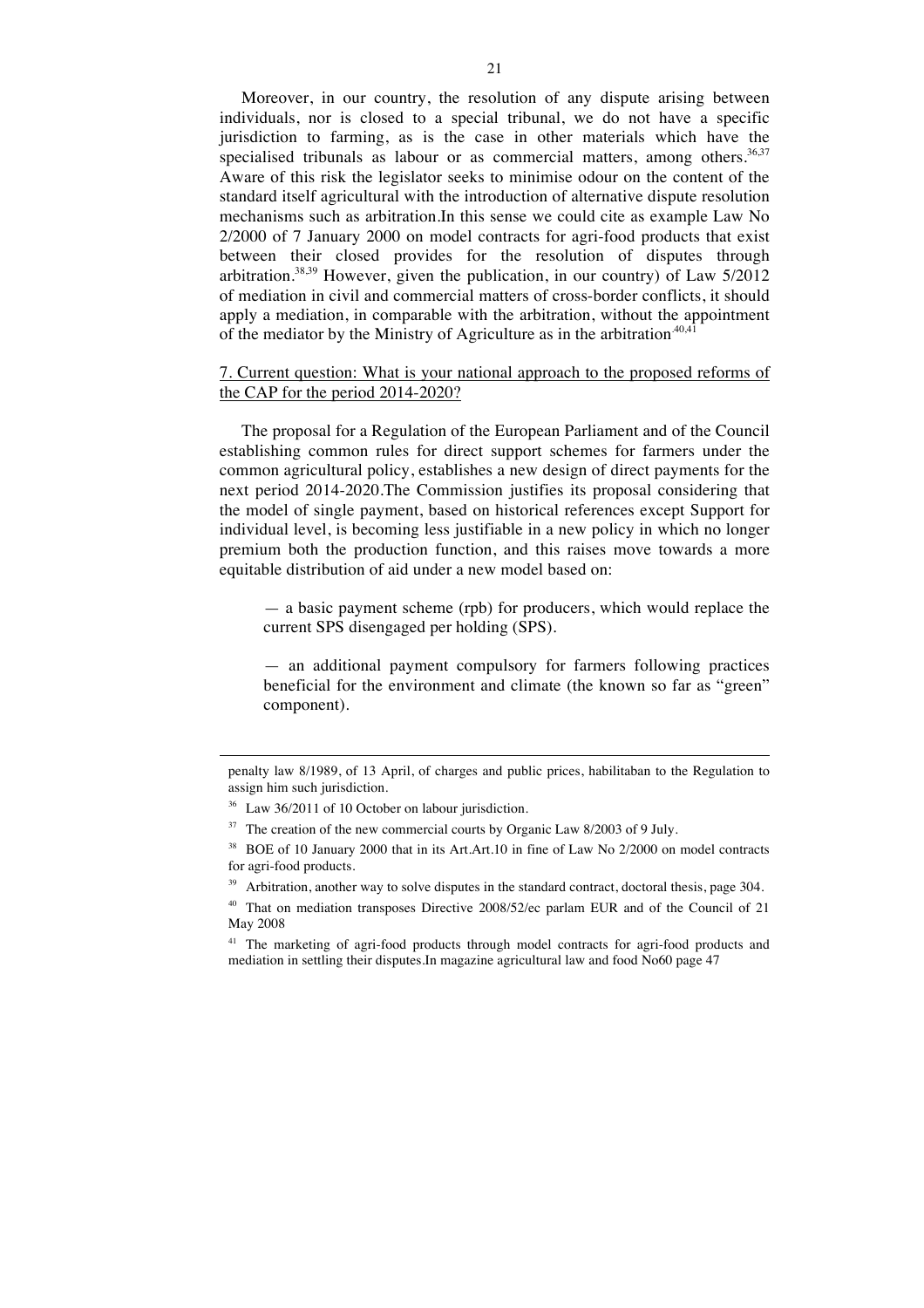— an additional payment mandatory for young farmers on the activity.

— a voluntary system of coupled payments.

— A simplified scheme for small farmers, mandatory for the Member States and voluntary for farmers.

— a specific payment for cotton.

There is a "progressive" cut or "capping of direct payments.

The definition of an active farmer described in a negative sense. At Community level l entities that would not be receiving aid cap, compulsory for all Member States: Airports, golf courses, camping sites, amenities, sports grounds, etc.

Each Member State, after prior notification to the Commission, it may add new areas excluded from the aid. The entities of list of exclusion from support CAP be entitled to receive support if they show that agricultural activity.

Flat rate:

The design of a standard flat rate linked to the hectare is a major difficulty in the models farmers who have no ground and does not fit, in general with livestock farming in Mediterranean regions. Even in those models more "extended" in theory (such as sheep and goats), because surfaces that are in many cases are crop areas declared I by farmers.

The new scheme should safeguard the quantities which today is for each sector, since none of them is competitive without aid.

The design adopted should not involve the general exclusion of any livestock sector of the currently receive CAP aid;

Therefore, and in view of the present situation of departure by sectors and regions, the proposed hybrid model which takes into account the geographic regions/administrative and types of farming. Within the livestock sectors identified differences relate to the types of area declared by the producers in active employment, with the following particularities

The dairy sector (21.535 receive the single payment) is that provides a great diversity varied. However, a 77 % of those stocks are shared between pasture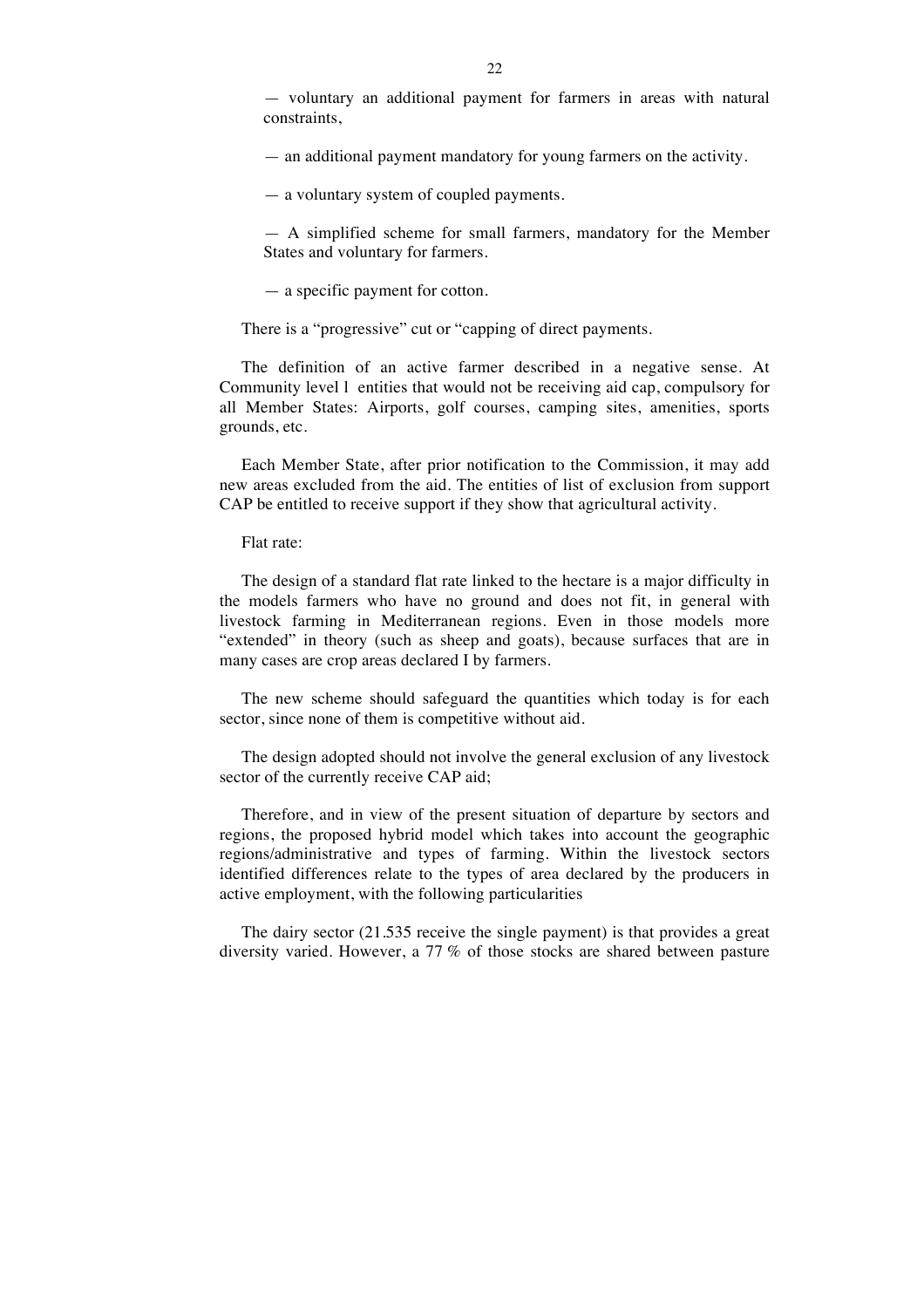and fodder crops.Furthermore, the hectares declared by each livestock keepers are rarely (national average of 27, 17)

The fattening cattle (12.806 farmers) declares mostly areas of 'pasture' (62 %).The amount of hectares declared per farmer is significantly higher (average of 103.7), although it is obvious that a large part of this area is not used directly by the animals.

The sheep (51.316 receivers of "normal" rights) declare mostly pasture areas (70 %), although almost 20 % are in category "other crops". The national average of hectares declared is in close to 100.

The goat sector, (29.745 farmers), declare mostly areas of pasture (more than 71 %),

Sheep for milk, finally, it is the sector which has less respondents of Pu in the framework of 'normal' rights (6.476) and is the least grazed area declared percentage (37 % of the declared area) in this sector, it makes great importance (nearly 40 %) the area under the heading 'other crops'.The average of hectares declared per farmer is 85.

### Alternative options:

Given the fact that geographical spread of the different livestock production is unique and characteristic, aims at "play" with different flat rates in the two types of area more related to livestock production (pasture and fodder crops), of the geographical regions.

In this way, would come short in respect of the former regime the amount of the flat rate to the current average amounts received by farmers in the different sectors and regions. The regions defined for the typology "pasture" would not have to be the same landscape with Autonomous Communities. Could be indicative of broader type, such as

"Spain Green", coinciding with the Autonomous Communities in the North.

Dehesa, coinciding with Extremadura and the western part of Castilla y León and Andalucía

Interior, coinciding with the rest of Castilla y León, Castilla La Mancha, Aragon, Madrid and La Rioja.

Dry zone, involving the east of Andalusia and the Region of Murcia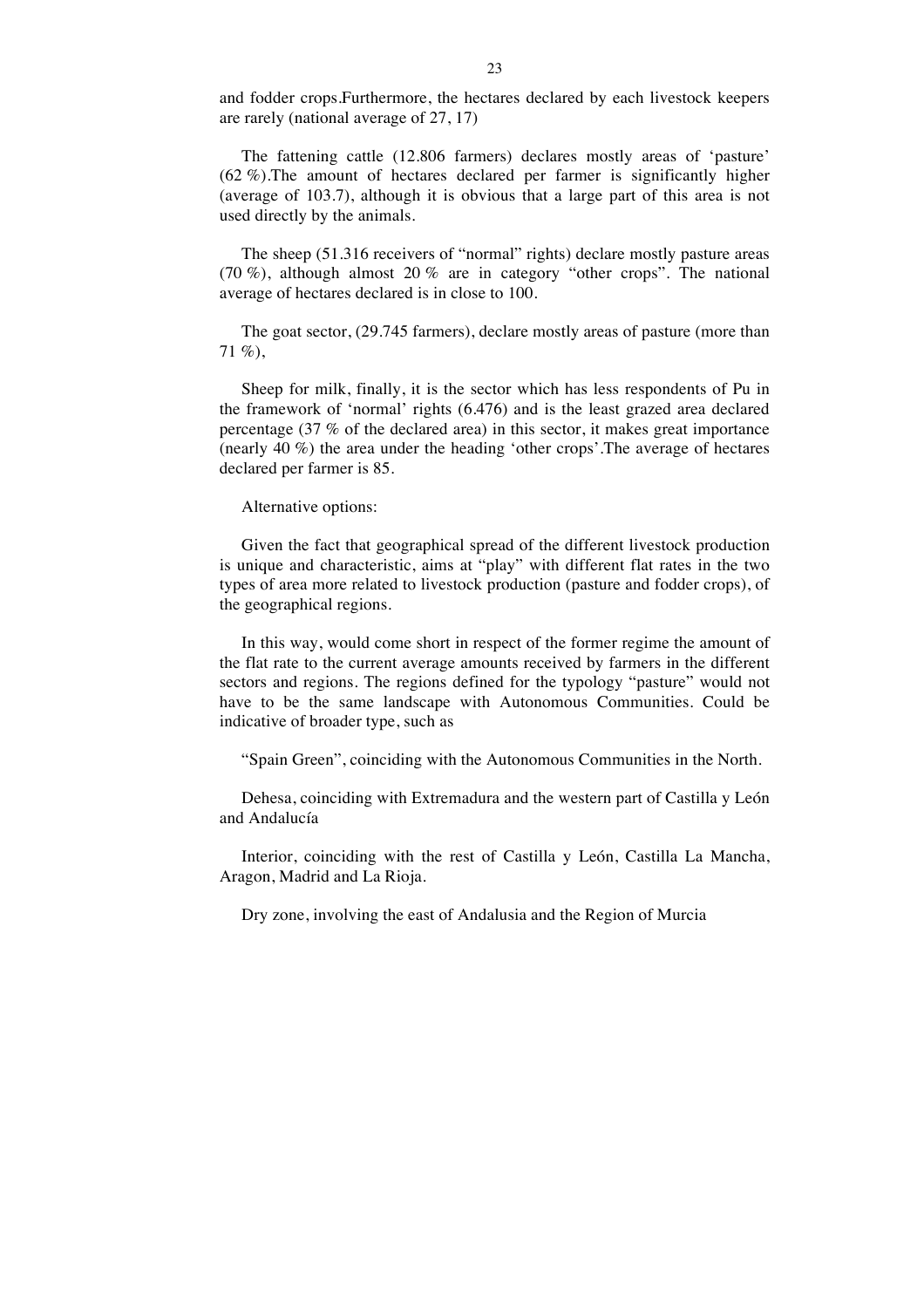Mediterranean, covering the Autonomous Communities of Valencia and Cataluña.

Reference period. The reference for the calculation of the number of new rights to be allocated will be equal to that of the request for aid for the year 2011.This avoids the entry of new eligible hectares, them to 22.4 million. Therefore, some 500 000 ha of fruit and vegetables in Spain, of which around 40,000 belong to the Comunitat Valenciana will continue excluded under purely political criteria, aid schemes which themselves perceive the majority of crops

Internal convergence. According to the new Agreement, all the rights of "region" have to fulfil in 2019, at least 60 % of the average value of that territory now integrated into the concept of "territorial autonomous Community", on the understanding that a farmer may see decreased their income in the 30 % compared to the amount received at this stage. The European Commission will probably allow Spain to raise a regionalisation split on system including in 40 different regions.

Coupled aid. In Spain, 90 % of direct payments granted under the single payment remain coupled: The protein crop premium, the crop specific payment for rice, aid for nuts, the premium for starch potato, the suckler cow premium and the slaughter premium veal. Least the suckler cow premium, all be decoupled in 2012.

Has been also the decoupling of the remaining 50 % of the premium to sheepmeat and goatmeat as obligatory integration into the single payment scheme has not been adopted.Have developed specific national programmes in the framework of Article 68 with aid for cotton, sugar, suckler cows, quality beef quality dairy quality, vegetables, tobacco, sheep and goats of quality, sheep and goats in vulnerable zones and veal in vulnerable zones.

Greening. The Green component" should be kept simple, annual and controllable in the framework of the wings green measures being considered include in the green component are:

Maintenance of permanent pastures: only would require the presence of the pasture for the long term, with no additional requirements and minimum stocking density or maintenance work.

Crop diversification, instead of crop rotation:Defined as a% maximum of one crop, a minimum number of crops at the holding, or as a combination of the two.

30 % of the payment for each holding is subject to compliance with the greening, a number of practices beneficial for the climate and the environment.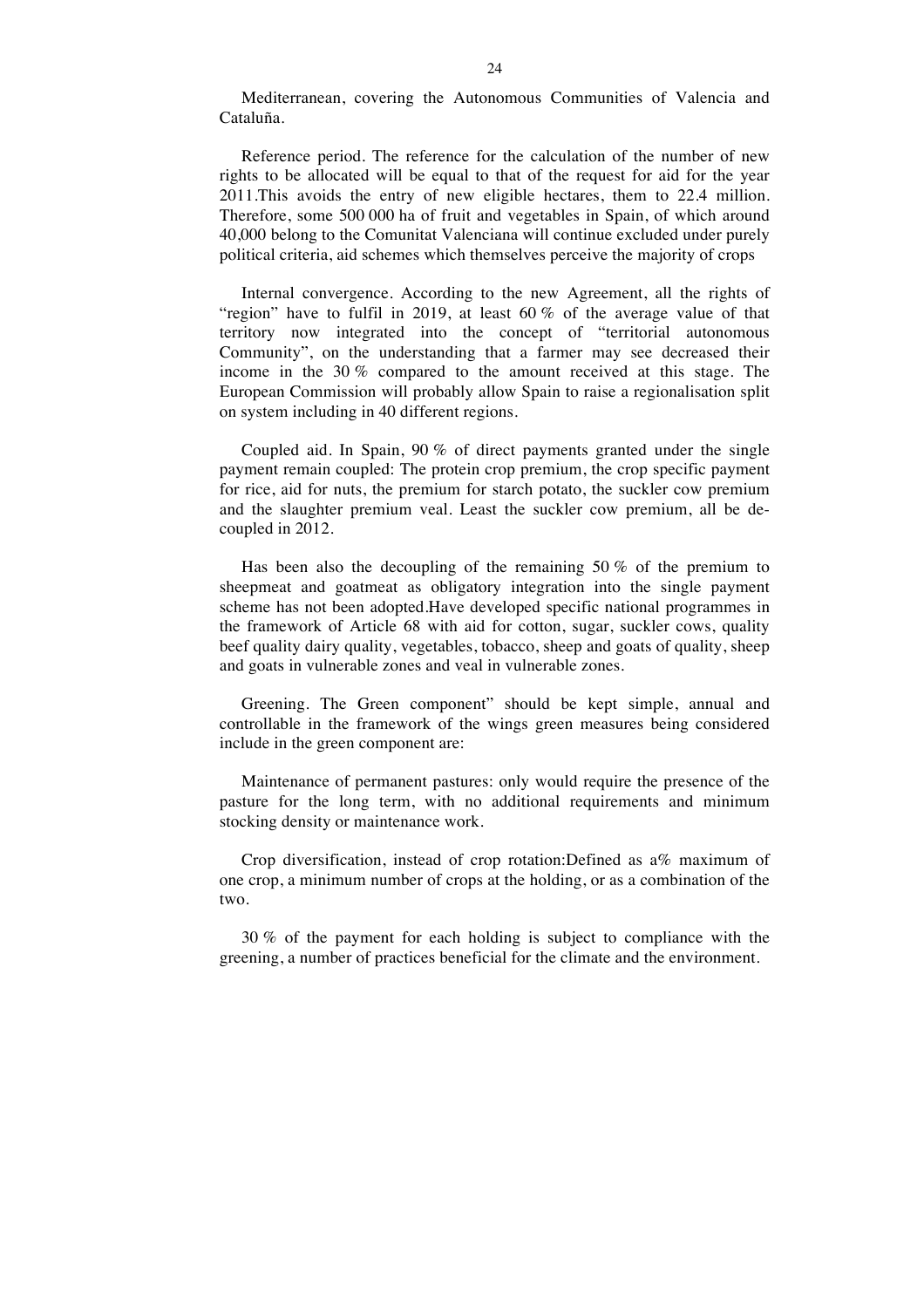Permanent pasture. Farmers shall keep areas of permanent pasture at the same level as in the 2012. May be ploughed up a maximum of  $5\%$  of permanent pasture.If the ratio of permanent pasture and agricultural land fell by more than 7 % in one year, at national level or regional, the State will oblige farmers who roturaron land without authorisation to reconvertirlos in permanent pasture.In Spain this calculation is done at national level.

#### Aid ceiling per holding, modulation or "capping

Modulation of the aid is obligatory, but shall apply only to holdings receiving more than 150 000.The reduction from that quantity shall be 5 %. No farms will receive direct payments above EUR 300,000.Between 15 000 and 300 000 Member States may apply a voluntary modulation by various strata.The total amount is calculated by deducting wages linked to agricultural activity, taxes and social security contributions

The money generated by the application of modulation will be devoted to rural development

Young farmers. The Member States may maintain the payment for young farmers under the first pillar of the CAP on an optional basis. Consequently, Spain in the model application of the CAP may implement this supplement in the first pillar. Even as it appears that the possible to assign such aid the 2 % of the total is a low percentage to tackle one of the major challenges of the rural world, rejuvenation of its farmers and livestock

Small farmers. Member States can use to smallholder farmers, those which apply a maximum of 1.250/anuales, up to 10 % of their national envelope for direct payments. These small farmers will receive a fixed annual payment between 500 and 1 250 euro, and not subject to the process of internal convergence.

In Spain, 46 % of all beneficiaries of CAP payments charged less than 1.250/anuales, which might mean a major simplification of the administrative checks and inspections of the CAP aid.

Common market organisation: CMO. Systems for public intervention and private storage aid, export refunds are reviewed and introducing safeguard measures to respond to emergency situations

These will be funded with a reserve of crisis which is endowed with an annual reduction of direct payments. The money which is not used shall be transferred to the farmers the following year.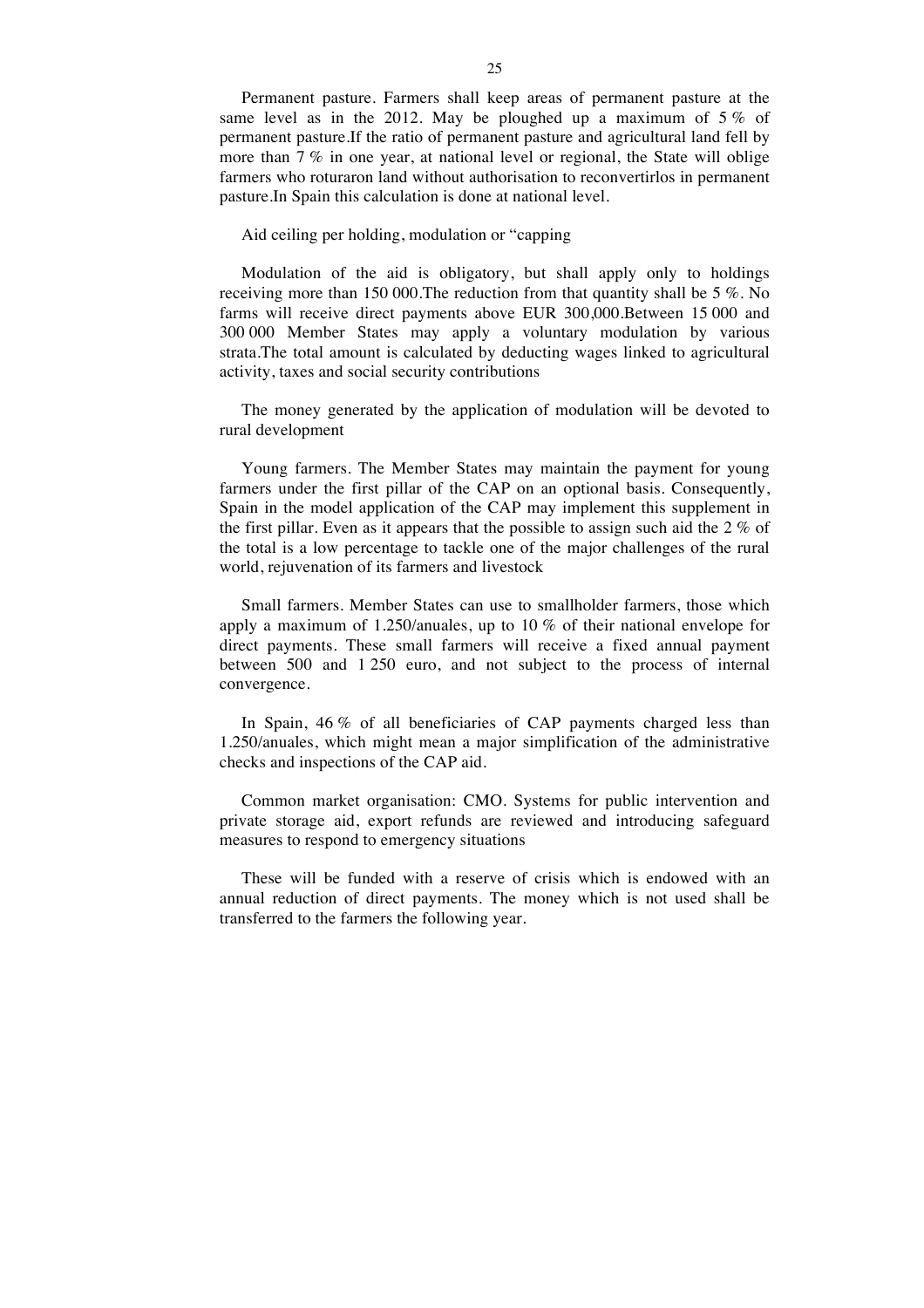Sugar: Has been extended until 30 September 2017, end of the campaign 2016/17, the quota scheme in the same terms as currently applies.

Wine: Adjust the wine producing potential is essential to ensure the viability of the sector. We have avoided the discharge of vineyards from 2015..In 2 016 shall enter into force a new authorisation system, of plantations which will remain in force until construction. Increasing the area of vineyard shall be limited to 1 % per annum; And States may set a lower threshold at national level or regional level. Authorisations for planting not longer than 3 years not be used.

Special sectors

Milk sector: In principle there is no additional measures to those foreseen by the single CMO for the dairy sector.While the European Parliament itself is in favour of introducing any new measure for cases of price crisis.

The current quota system will disappear definitively located on 1 April 2.015.However, the Commission will convene in September a conference to address possible imbalances that may arise from the elimination of the milk quota

Beef: Has increased the price it triggers the opening of public intervention by 21  $%$ .

Olive oil and table olives: Been re-introduced prices starting/onset of private storage for this sector, with the possibility that such trigger prices may be revised by the Commission in the light of production and the market, they must also be met the cost of production.

Durum wheat.Has been reintroduced this product within those eligible for public intervention.

Fruit and vegetables: Has recovered the reference to "Standard import value" within the entry price system for fruit and vegetables, which is the essential that calculated daily the EC and that, in the case of Spain, we allows knowing whether imports from third countries respect the entry price.

Maintaining the mandatory labelling of the country of origin.

Are recovered most of the specific requirements of the Fruit and Vegetable Producers Organization including the obligation to joint market the production. The programme of free fruit in schools will be extended from 90 to 150 million.

Bee-keeping maintain the co-financing at 50 % of the aid.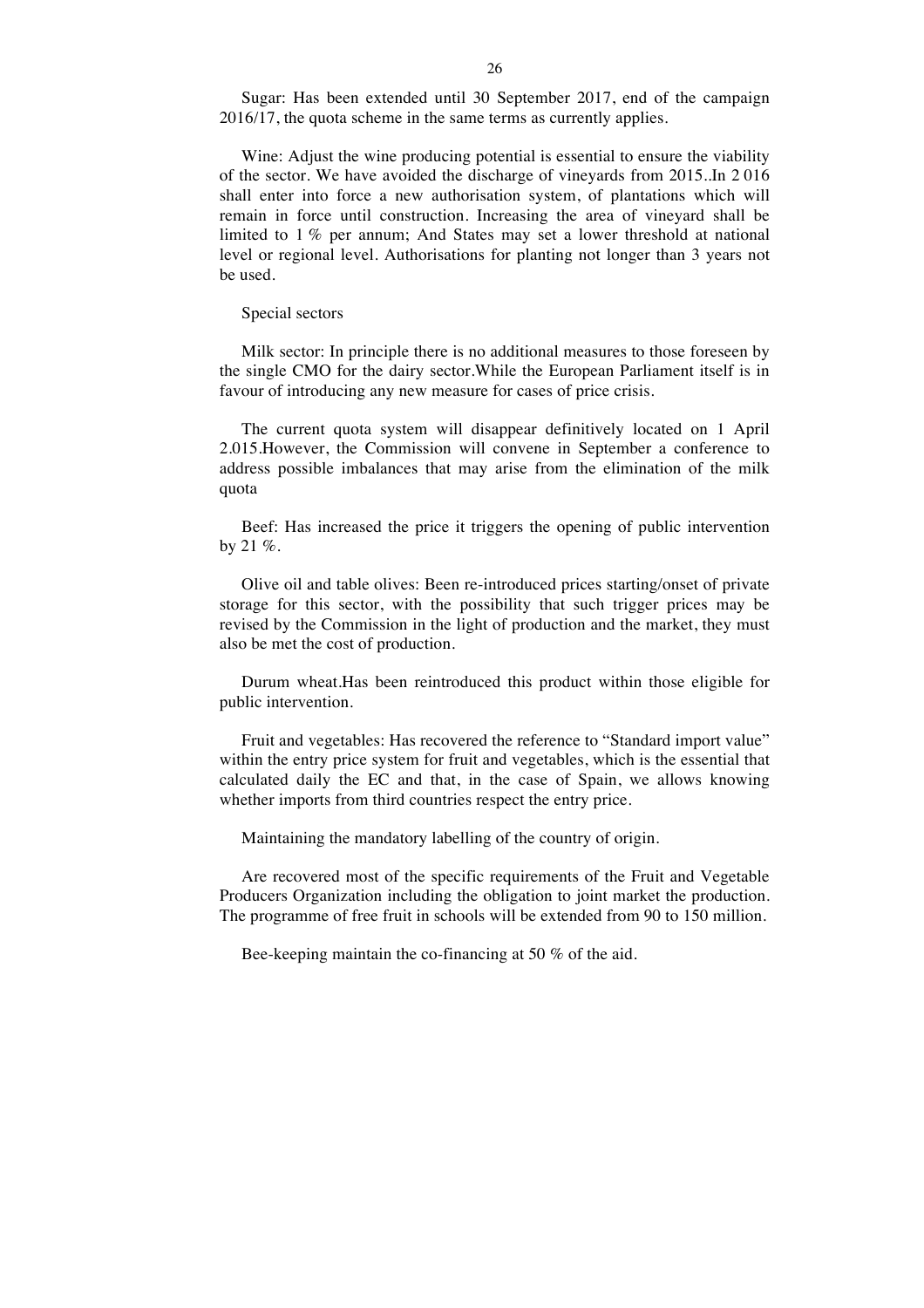Rural development

In rural development, has been achieved the coexistence of national and regional programmes, to enable more effective implementation of certain measures/sub-measures (cooperation, programmes for the conservation of plant genetic resources and fight against certain pests and diseases, forest fire prevention and restoration of areas affected, innovation, cooperative integration...).

The above objectives will be addressed through 6 priorities for action at Community level for rural development:

1.Fostering knowledge transfer and innovation in agriculture, forestry and rural areas.

2.Improving the competitiveness of all types of agriculture and enhancing farm viability.

3.Improved food chain organisation and risk management in agriculture.

4.Restoration, maintaining and enhancing ecosystems dependent on agriculture and forestry.

5.Promotion of energy efficiency and supporting the shift towards a lowcarbon and climate-resilient in the agri-food and forestry sectors.

6.Promoting social inclusion, poverty reduction and economic development in rural areas.

In addition, all priorities should contribute to the cross-cutting objectives of innovation, environment and contribution to climate change mitigation and adaptation.The EAFRD will continue through multi-annual rural development programmes (2014-2020) designed and co-financed by the Member States (or regions).

For irrigation provides for the financing of investments to secure savings of at least 5 %,

Conclusions Agriculture sectoral conference July 2013. Ministry of Agriculture, Food and Environment- Spain

It has been agreed that there are no transfers of funds between the two pillars of the CAP.